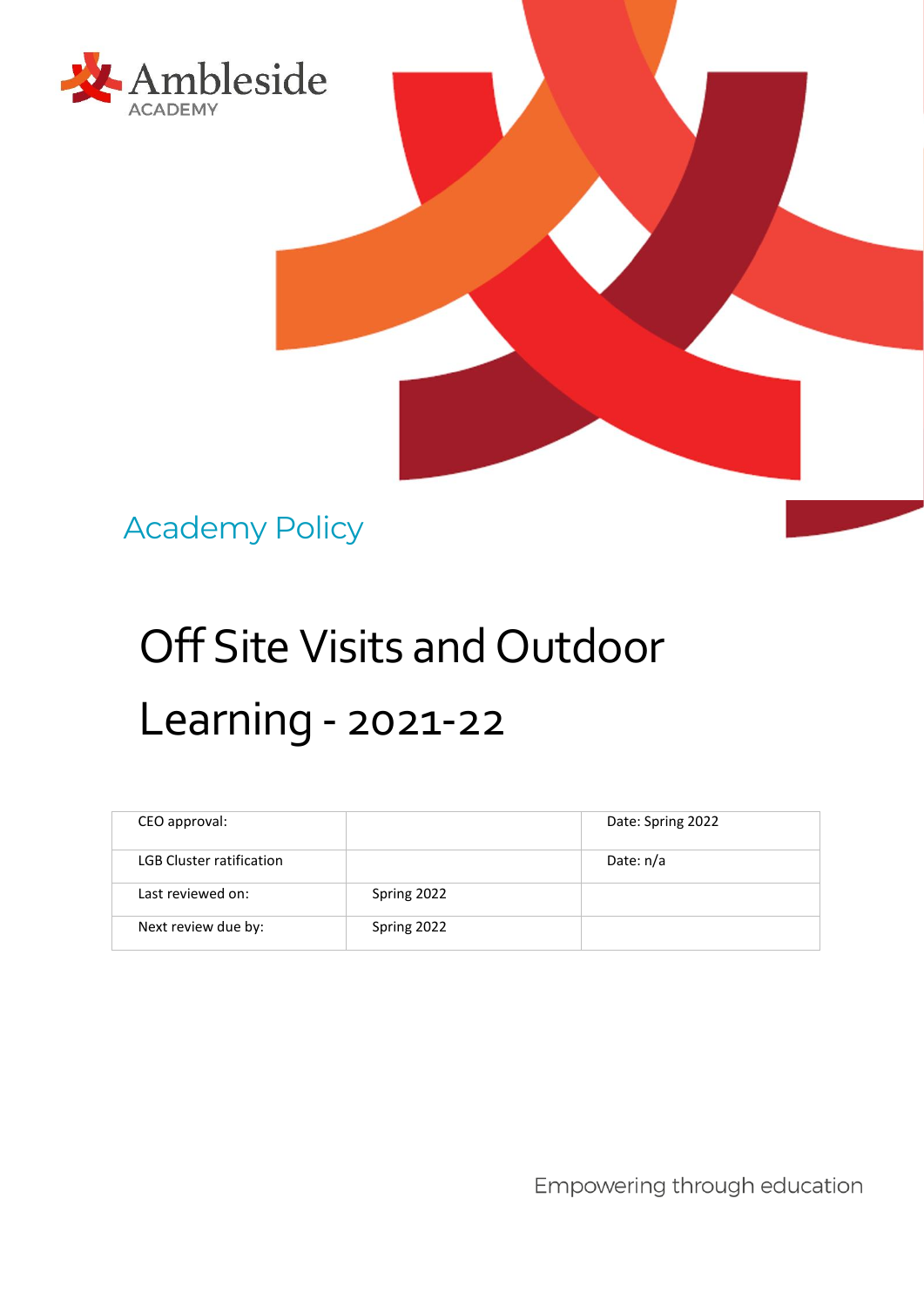#### Contents

| 1.  |                                                                                           |  |
|-----|-------------------------------------------------------------------------------------------|--|
| 2.  |                                                                                           |  |
| 3.  |                                                                                           |  |
| 4.  |                                                                                           |  |
| 5.  |                                                                                           |  |
| 6.  |                                                                                           |  |
| 7.  |                                                                                           |  |
| 8.  |                                                                                           |  |
| 9.  |                                                                                           |  |
| 10. |                                                                                           |  |
| 11. |                                                                                           |  |
| 12. |                                                                                           |  |
|     |                                                                                           |  |
|     |                                                                                           |  |
|     |                                                                                           |  |
|     |                                                                                           |  |
|     |                                                                                           |  |
|     |                                                                                           |  |
|     |                                                                                           |  |
| 20  |                                                                                           |  |
| 21  |                                                                                           |  |
| 22  |                                                                                           |  |
|     |                                                                                           |  |
|     |                                                                                           |  |
|     |                                                                                           |  |
|     | APPENDIX 3 - DEFINITION OF ADVENTUROUS ACTIVITIES - ALL REQUIRE NCC APPROVAL ON EVOLVE 24 |  |
|     |                                                                                           |  |

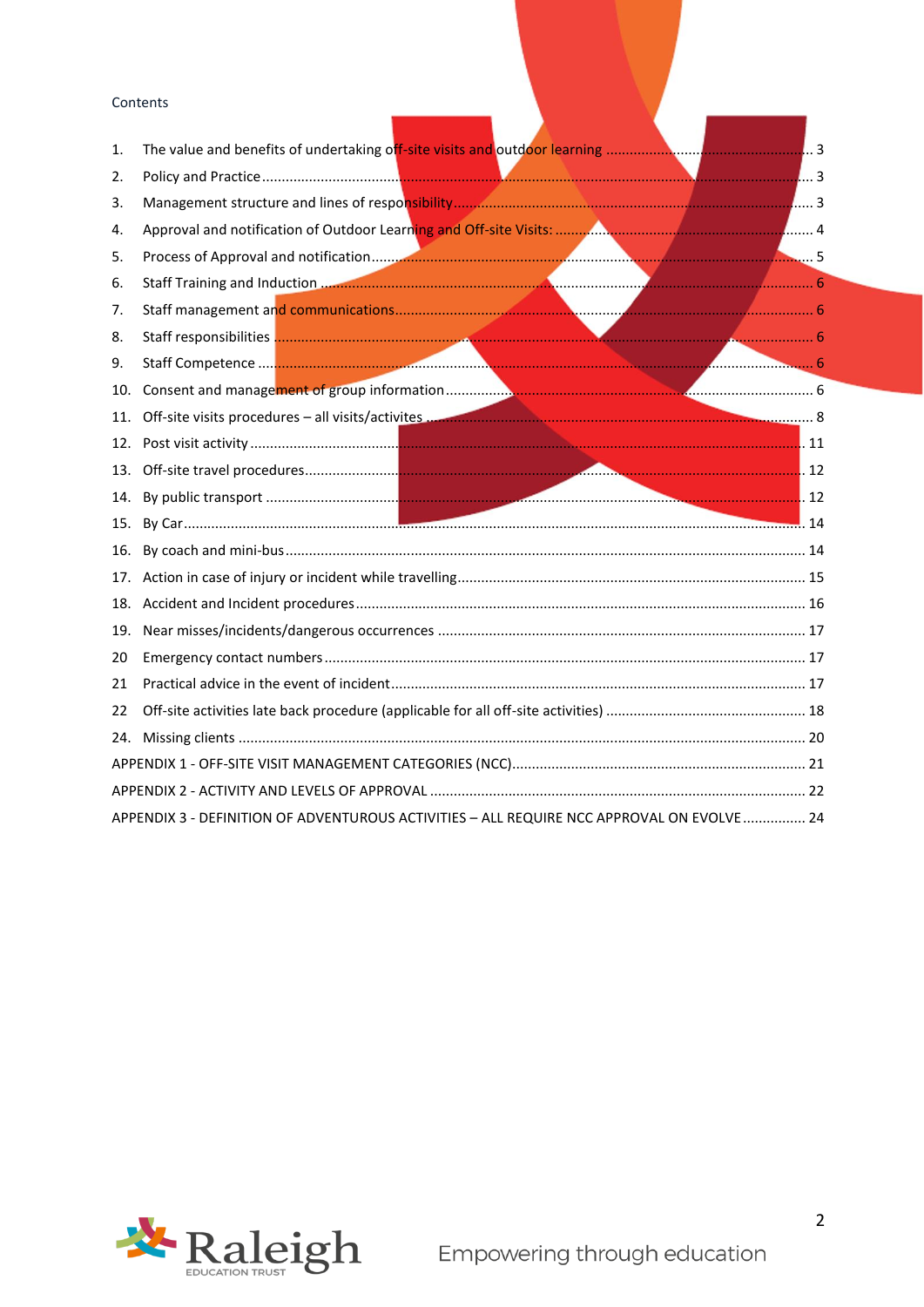# <span id="page-2-0"></span>**1. The value and benefits of undertaking off-site visits and outdoor learning**

1.1 The Establishment recognises the value of well planned and managed Outdoor Learning and Off-site Visits for young people – our curriculum is underpinned by a set of core values: resilience, empathy, confidence, curiosity, and ambition, and it is our belief at Ambleside Academy that each of these can be developed by learning outside the classroom.

# <span id="page-2-1"></span>**2.** Policy and

- 2.1 This document is a statement of the procedures and guidelines in place to ensure that outdoor learning and off-site visits take place within safe and meaningful context. In particular it ensures that:
	- a) Off-site Visits/Activities have an identifiable benefit, with clear objectives.
	- b) All those involved in the organisation and running of Off-site Visits/ activities or Outdoor Learning will comply with OEAP National Guidance, NCC Off-site Visits Policy and the establishments' guidelines relating to the health and wellbeing of children and young people undertaking such activities.
	- c) The management of all visits/activities will be based on the outcome of suitable and sufficient planning, with reference to both this document and the Nottingham City Off-site Visits Policy.
	- d) Systematic written procedures, based on reasonable and sensible risk/benefit management process and underpinned by establishment induction and training, support staff when leading Outdoor Learning. These procedures and any associated risk assessments are reviewed as and when necessary but not less than annually.
	- e) Standards and procedures exist to ensure that staff and accompanying adults lead activities/sessions within their own proven area of competence.
	- f) While undertaking outdoor learning it is the responsibility of all staff to ensure that the risk to participants is minimised by a process of continuous vigilance and ongoing risk management.
	- g) Equipment used is fit for purpose and systematically checked, maintained and replaced when necessary.
	- h) When appropriate, staff should hold an appropriate current first aid qualification and have access to a first aid kit at all times.

## <span id="page-2-2"></span>**3. Management structure and lines of responsibility**

- 3.1 In compliance with both DfE 'Health and Safety: Advice on legal duties and powers' and NCC Off-site Visits Policy the establishment will appoint a trained Off-site Visits Co-ordinator (OVC) and will ensure they attend a refresher course every three years following their initial OVC training.
- 3.2 The Off-site Visits Co-ordinators are: Ms Bromley and Miss Johnson

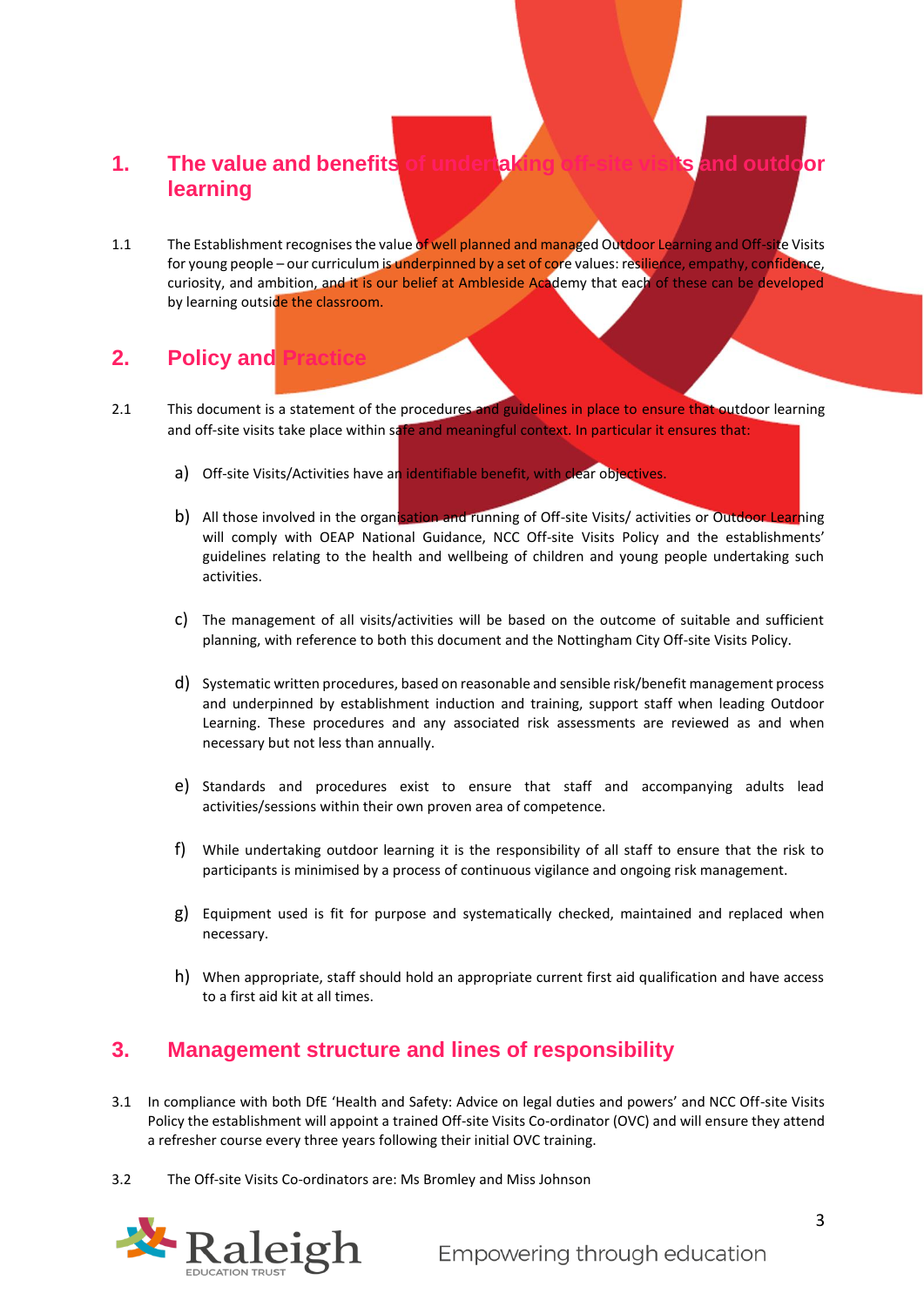- 3.3 The tasks of the OVC are outlined in the NCC Off-site Visits Policy
- 3.4 The OVC is responsible to:
	- i. Ms Bromley (Principal & Off-site Visits Co-Ordinator)
	- ii. Off-site Visits Co-Ordinator Miss Johnson
	- iii. Establishment Staff

# <span id="page-3-0"></span>**4.** Approval **Visits:**

- 4.1 Every off-site visit or outdoor activity must be either notified or approved by the Principal as indicated in the management structure, above.
- 4.2 For the purposes of approval off-site visits are classified into 3 categories:
	- a) **Category A** Local and regular activities which are defined in this policy in terms of the nature of the activity and their location e.g. sports fixtures, swimming, local parks, places of worship, libraries, theatre, cinema, city centre, museums, allotments etc.

**All of these visits can be put on EVOLVE, or OV1 Forms can be used. One application can cover a range of visits or activities over a term, for example.** 

- b) For the purposes of this policy the establishment defines '**regular and routine'** (Category A) activity as:
	- i. those activities which take place as part of a planned curriculum to include:
	- ii. *Visits to the Local Libraries, Arts Galleries, Swimming Pools and Leisure Centres, City Schools and Sports Fixtures.*
- c) That can operate within the local neighborhood.
- d) Beyond these areas of working, the City Council Off-site Visits Guidance is used as a framework to plan and operate off-site visits and the visit becomes a category B visit.
- e) For 'regular and routine' activities staff will be trained in the operation of this policy.
- f) 'Regular and routine' visits will include those that take place as part of a planned programme of activity over a given period of time.
- g) **Category B**  Usually annual visits to attractions or locations beyond the City or County e.g. Visits to the seaside, major visitor attractions, UK cities.

All of these visits MUST be entered on EVOLVE and will require the approval of the OVC and Principal

- h) **Category C**  Includes: All **residential visits**, **visits abroad** and activities in **hazardous environments** or involving **'adventurous' activities, see Figure 3 for more detail.**
- i) All of these visits MUST be approved using EVOLVE and will require the approval of the OVC, Principal and NCC.

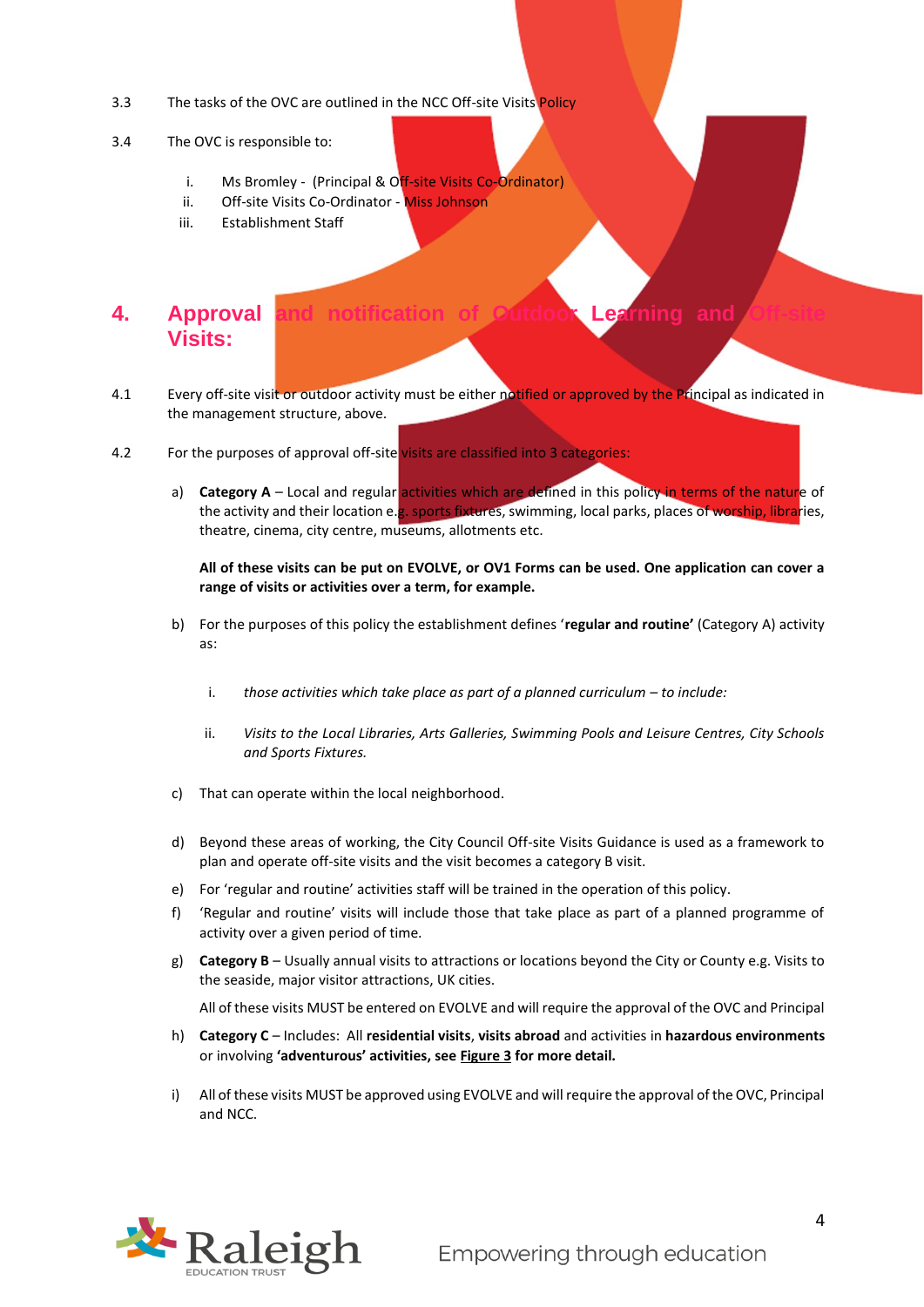## <span id="page-4-0"></span>**5.** Process of Approval and notification

- **5.1 Category A** Notification of Regular and Routine visits:
	- a) All Local regular and routine visits both around and local to the site must be notified to the Senior Leadership Team. The visits will be approved by the OVC and Principal.
- **5.2 Category B** visits to be approved by:
	- a) **First stage Approval -** Miss Johnson/ Ms Bromley
	- b) **Second Stage Approval**: Ms Bromley
- 5.3 For **Category B**, visit Leaders should complete the following:
	- a) Complete the On-line Approval on EVOLVE; Risk Assessments that should include:
		- i. Travel
		- ii. All Visits
		- iii. Any other Risk Assessment appropriate to the activity
	- b) Activity programme
	- c) Programme planning information, as appropriate.
	- d) 4 weeks notice
	- e) OV2 (Provider checklist) or use LOtC Quality Badge for checking providers.
- **5.4 Category C** Visits, to be approved by:
	- a) **First stage Approval -** Miss Johnson/Ms Bromley
	- b) **Second Stage Approval** Ms Bromley
	- c) **Third Stage Approval -** Nottingham City Council Sport, Outdoor Learning and Sustainability Services Manager (SOLSSM),
- 5.5 For **Category C** visits Visit Leaders should complete the following:
	- a) Complete the On-line Approval on EVOLVE; Risk Assessments that should include:
		- i. Travel
		- ii. All Visits
		- iii. Accommodation if staying overnight
		- iv. Any other Risk Assessment appropriate to the activity programme or location
	- b) Activity programme
	- c) Programme planning information, as appropriate.
	- d) Give minimum 6 weeks notice.
	- e) OV2 (Provider checklist) or use LOtC Quality Badge.

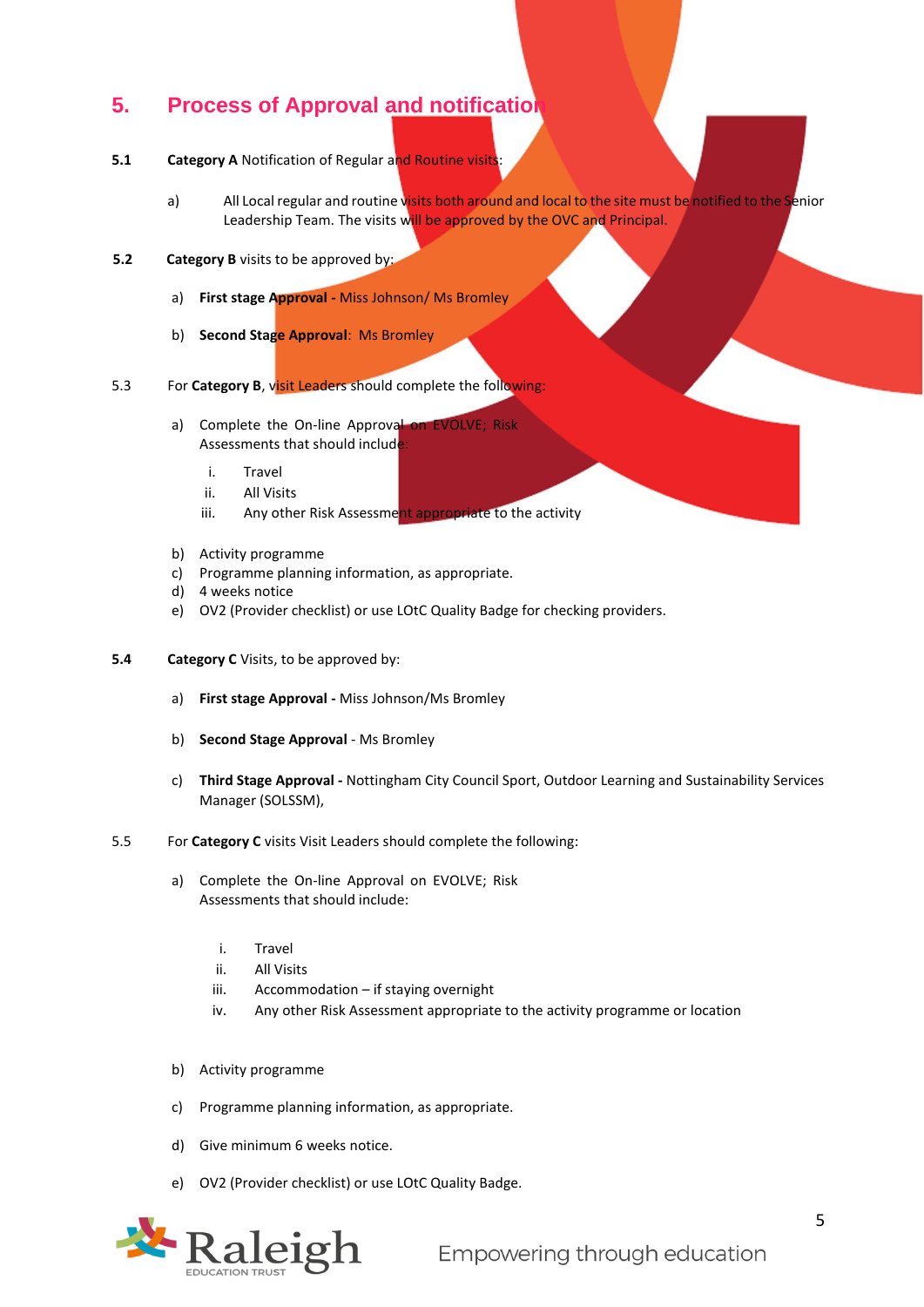f) OV4 form – parental consent form completed

## <span id="page-5-0"></span>**6. Staff Training and Induction**

- 6.1 All staff are encouraged to improve and extend their qualifications and experience in appropriate areas. Such training needs will be identified as a part of active supervision and observation of sessions by the Head of Establishment or delegated senior staff members, and as part of the staff Continuing Professional Development process.
- 6.2 All staff should be trained in the operation of this policy.
- 6.3 Staff will be able to take part in internal and external In-Service Training in order to achieve higher levels of skills and competence.
- 6.4 New employees will undertake a specific establishment induction process in relation to this code of practice.

## <span id="page-5-1"></span>**7. Staff management and communications**

- 7.1 All staff will participate in regular staff meetings where ideas, problems, queries and relevant information will be discussed and actions recorded. Notes of such meetings should be maintained as evidence of the risk management process, and retained.
- 7.2 To supplement such meetings staff will be issued written information and briefings when appropriate.

## <span id="page-5-2"></span>**8. Staff responsibilities**

8.1 Staff are directly responsible for the well-being of young people and the quality of the experience they provide and they should have the minimum level of competence, as stated in this Code of Practice and NCC Guidance, for the activities they undertake.

#### <span id="page-5-3"></span>**9. Staff Competence**

- 9.1 The Head/Principal/Manager should be satisfied that staff are sufficiently competent to lead the activity/session. Specific levels of competence may be required depending on any activities being led, see Generic risk assessments on the EVOLVE system**.**
- 9.2 In addition, it is important that supervising staff are competent and understand their roles and responsibility and are briefed regarding the outcome of risk assessments. Appropriate levels of first aid cover must be available according to the activity and establishment risk assessment.
- 9.3 All staff in sole supervision of young people must have undergone suitable DBS checks as part of their recruitment procedures, including the taking up of references. These should be part of the establishment's wider recruitment processes.

#### <span id="page-5-4"></span>**10. Consent and management of group information**

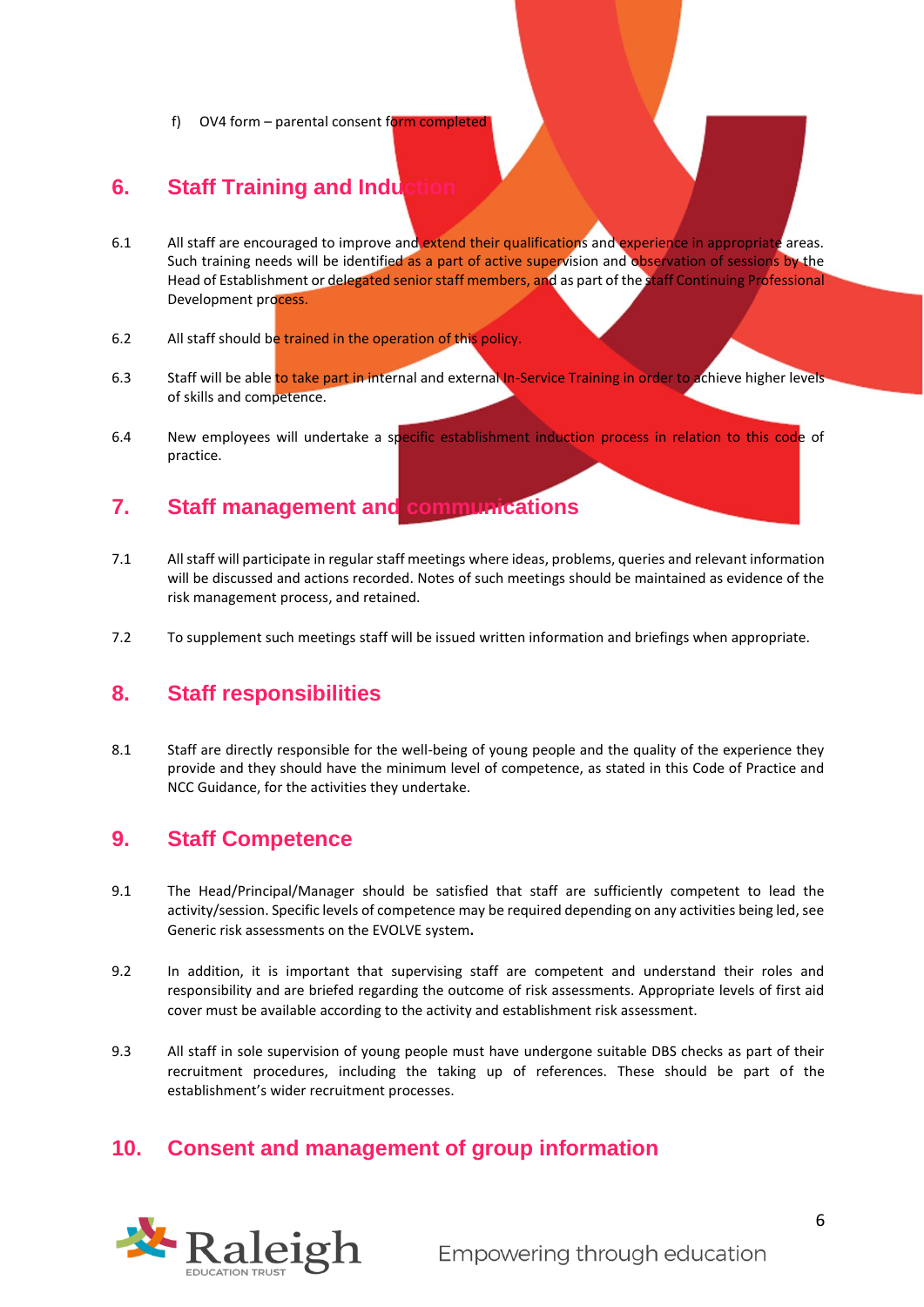10.1 DfE guidance ('Health and Safety: Advice on legal duties and powers', 2014) states:

*"Written consent from parents is not required for pupils to take part in the majority of off-site activities organised by a school (with the exception of nursery age children) as most of these activities take place during school hours and are a normal part of a child's education at school. However, parents should be told where their child will be at all times and of any extra safety measures required. Written consent is usually only requested for activities that need a higher level of risk management or those that take place outside school hours. The Department has prepared a "one-off" consent form which schools can ask parents to sign when a child enrols at the school. This will cover a child's participation in any of these types of activities throughout their time at the school. These include adventure activities, off-site sporting fixtures outside the school day, residential visits and all off-site activities for nursery schools which take place at any time (including during school holidays or at the weekend).* 

*Parents must be told in advance of each activity and must be given the opportunity to withdraw their child from any particular school trip or activity covered by the form."* 

- 10.2 NCC recommends that all establishments obtain consent on an annual basis for activities that take place outside of the school day (Sports fixtures/Theatre visits/day visits that don't return within the school day), adventurous activities a long with residential and visits abroad.
- 10.3 Schools can use the DfE consent form or continue to be use the specific **OV4** form as a basis for such consent. In addition, the establishment will inform parents and seek consent for each category of visit by:
	- a. For Category A local regular and routine visits, that are part of the curriculum, planned programme or life experiences.
		- i. DoJo message and letter to parents
	- **b)** For Category B visits
		- i. Letters of notification and consent form and may ask for voluntary financial contributions.
		- ii. If the visit is not included in the annual consent then consent will be required.
	- c) For **Category C visits**, for example residential visits, adventurous activities or visits abroad.
		- iii. Letter of information; specific Consent and the **OV4** form.
- 10.4 Personal information on all participants is known (as regards any medical, dietary or special requirements) this is to assist safe inclusion of all participants.
- 10.5 Ensure that appropriate enquiries are made of any establishment or company being used for residential or adventurous activities. (Use the OV2 form, or the Learning Outside the Classroom Quality Badge Scheme as guidance)
- 10.6 When appropriate, ensure that the visit is logged on the EVOLVE Online system or that form OV1, or establishment reporting process is completed for any off-site visit, or series of visits, and the appropriate approvals are obtained. In the event of any off-site visit or activity being undertaken, a nominated member of the establishment staff must be informed.
- 10.7 The Head/Principal/Manager or other nominated member of staff should have access to the following information, prior to and during and off-site visit taking place:

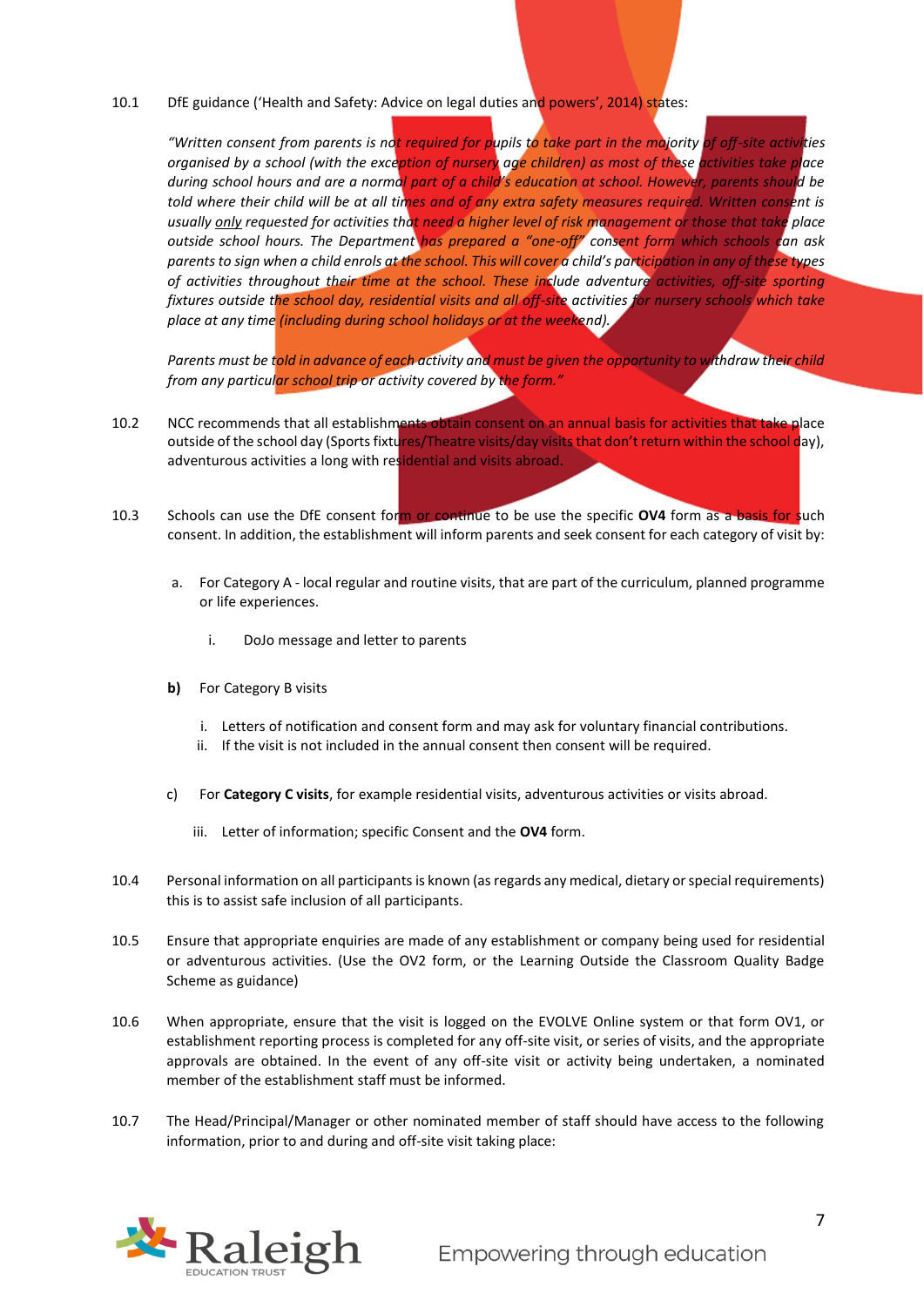- a) Names, addresses, dates of birth and phone number of all children taking part.
- b) Names of all staff attending, with contact phone numbers.
- c) Full details of the venue, Coach Company, departure and arrival times, with appropriate phone numbers.
- d) The staff member in charge of the visit should have easy access to emergency contact numbers of all parents/carers and the nominated establishment contact person.
- 10.8 Appropriate details should be placed in an accessible location or available electronically.
- 10.9 When planning the number of adults needed to lead/accompany a visit undertake a risk assessment to inform the appropriate staff/young person ratios.
- 10.10 DBS checks should be obtained on all individuals helping on activities with children, as appropriate.
- 10.11 Ensure appropriate briefings and instructions are given to the group and accompanying adults to ensure a safe and high quality experience.
- 10.12 Ensure all young people are informed of the nature and purpose of the visit. Discuss programme and arrangements with young people and staff during the preliminary planning, when a record should be kept of any discussions.

#### <span id="page-7-0"></span>**11. Off-site visits procedures – all visits/activites**

- 11.1 Pre session/activity planning and considerations
	- a) Before any off-site activities are undertaken staff must ensure the following guidelines are followed:
		- i. Ensure that the visit complies with this code of practice and NCC Off-sites visits Policy, both the policy and a summary can be found in the Resources section of EVOLVE.
		- ii. It is recommended that a pre-visit should be made to any new venues, or by staff using existing venues for the first time.
		- iii. When additional specific planning and risk assessments are required reference should be made to the Generic Risk assessments prepared by Nottingham City Council, found on EVOLVE, in the 'Resources' section under 'Guidance, Policies and Documents'.
		- iv. Ensure that a parent/carer and young people are made aware of the nature, purpose and detail of the off-site visit/activity and are briefed/notified accordingly and consent obtained, as appropriate, see section 10.
- 11.2 During the visit the Visit Leader will:
	- a) Ensure children and young people are wearing appropriate clothing/equipment for the activity being undertaken.
	- b) Ensure that the visit is managed in order that risks are reduced to staff and young people, as far as is reasonably practicable.

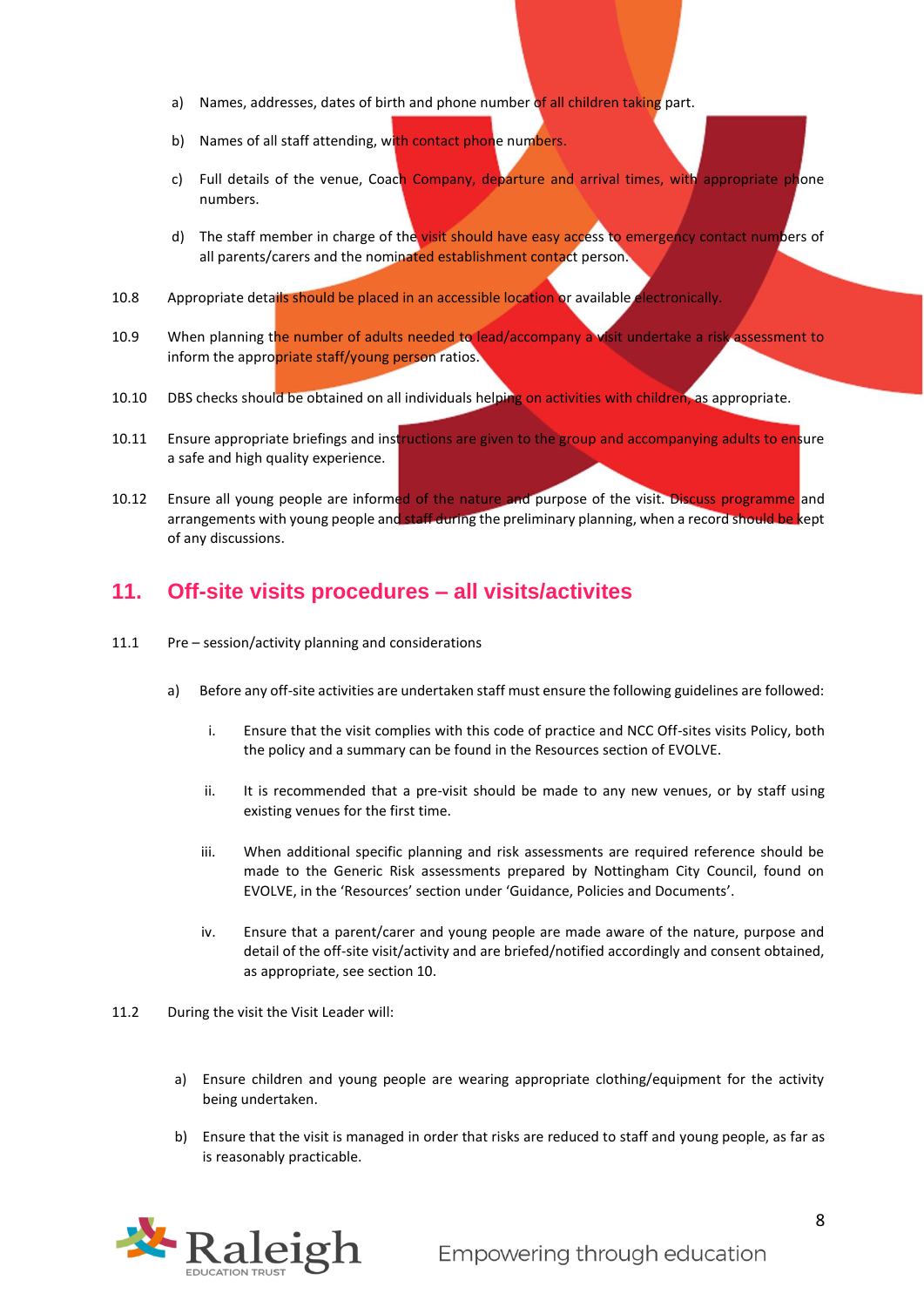- c) Curtail the visit or stop the activity if the risk to the health and well-being of any participant reaches an unacceptable level.
- d) Ensure that participants, including staff, are aware of the need to be involved in the process of ongoing risk assessment, including the reporting of hazards and potential risks.
- e) Retain ultimate responsibility for participants at all time.
- f) Contact the Establishment or nominated contact person if you anticipate returning later than estimated. Your 'late back' procedure should be followed.
- 11.3 Use of appropriate equipment:
	- a) Consider possible weather conditions and plan appropriate programme, clothing and equipment
	- b) Provide clear information r.e. suitable clothing and equipment to group members
	- c) Staff to check that appropriate equipment and clothing is being worn, and that it is suitable for the activity and prevailing conditions
	- d) Plan for young people who may not bring suitable clothing check before departure and/or bring spares
- 11.4 Management of on-going conditions:
	- a) Daily weather forecast obtained and plans adjusted accordingly.
	- b) Ongoing risk assessment carried out by Visit Leader during the activity.
	- c) Be considerate to other site/venue users and seek advice on venues for off-site activities from your line manager, Head or SOLSSM prior to the session. Such sites must be risk assessed before use.
- 11.5 Group ability and management
	- a) Pre plan supervision before visit and brief staff
	- b) Discuss itinerary and arrangements and code of conduct with young people and staff
	- c) Young people understand arrangements, that they are part of a group and need to follow instructions
	- d) Ratios are set as part of the risk assessment, in line with National Guidance
	- e) In conjunction with any assistant staff, provide adequate supervision of young people in your charge during the activity session.
	- f) Plan and use suitable group control measures (e.g. buddy systems, large groups split in small groups each with named leaders, coloured caps etc)
	- g) During a briefing on the day include what to do if separated from the Group.
	- h) Head counts should be undertaken by leaders particularly at arrival/departure points, and when separating and reforming groups.

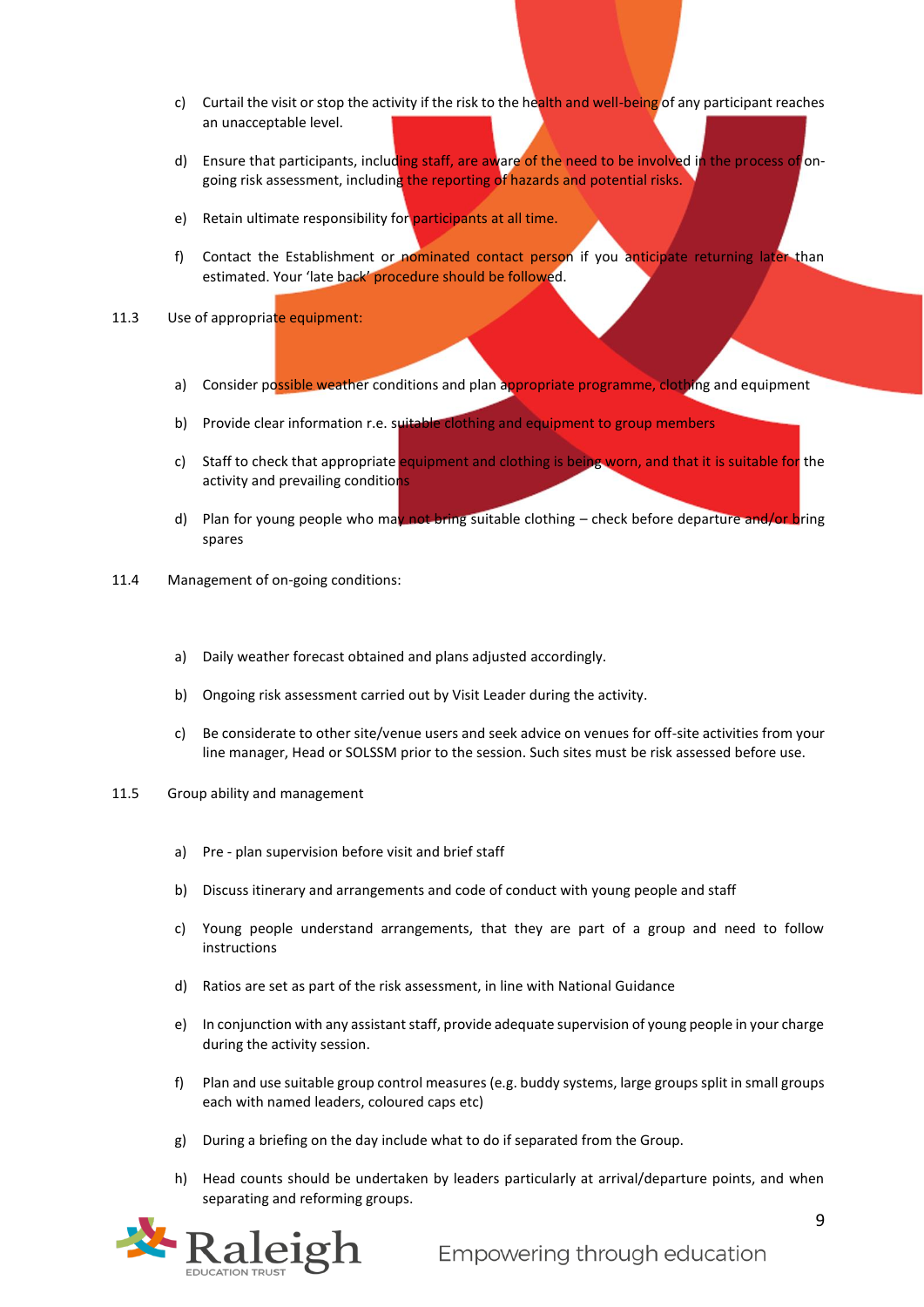- i) Obtain and have ready access to emergency contact numbers, information on medical conditions and any special requirements of group members.
- j) Member of staff identified to remain at the venue if transport leaves before the young person(s) return. Return by staff/school vehicle of public transport.
- k) Make necessary arrangements for individual young people with additional needs including in risk assessment and additional staffing as necessary
- l) Pre-existing medical conditions and required medication known. Details circulated amongst supervising staff, for both staff and pupils
- m) Young people and parents/carers are reminded to bring individual medication and this is kept secure (e.g. Asthma inhalers)
- n) Programme arranged with due regard to mobility and special needs of all members of the group

#### 11.6 Incident management and containing emergencies

- a) Ensure all participants, including staff, are aware of the emergency procedures and risk assessments for this visit and understand their role how it may affect them, especially in an emergency.
- b) Brief participants again at the beginning of the visit.
- c) Ensure that provision is made for any incident, including First Aid, and a procedure is known and understood in the event of an emergency or other serious incident.
- d) Ensure sufficient supervisors to deal with an incident and take charge of the rest of the group
- e) Young people and parents/carers should be reminded to bring individual medication where appropriate
- f) Mobile phones should be carried by staff.
- g) List of young people and contact details of parents/carers are held by visit leader, deputy leader and establishment contact, after-hours emergency person and contact number must be available.
- h) Emergency plan for lost or missing young people known and understood by group leaders.
- 11.7 Illness of injury Young people and Staff
	- a) At least 1 staff member with each group prepared to take lead in first aid. Check first aid certificate current, and that an appropriate first aid kit is taken,
	- b) First Aid certificate uploaded to EVOLVE Staff must know and understand the Establishment Emergency procedures. For staff this must be part of their induction training or briefing
	- c) First aid and travel sickness equipment carried, young people with travel sickness known
	- d) Member of staff identified to remain at the venue or accompany young person/staff member to hospital if necessary. Return by staff/establishment vehicle or public transport. Establishment emergency contact informed.
	- e) Supervision re-organised to take into account the member(s) of staff now missing.

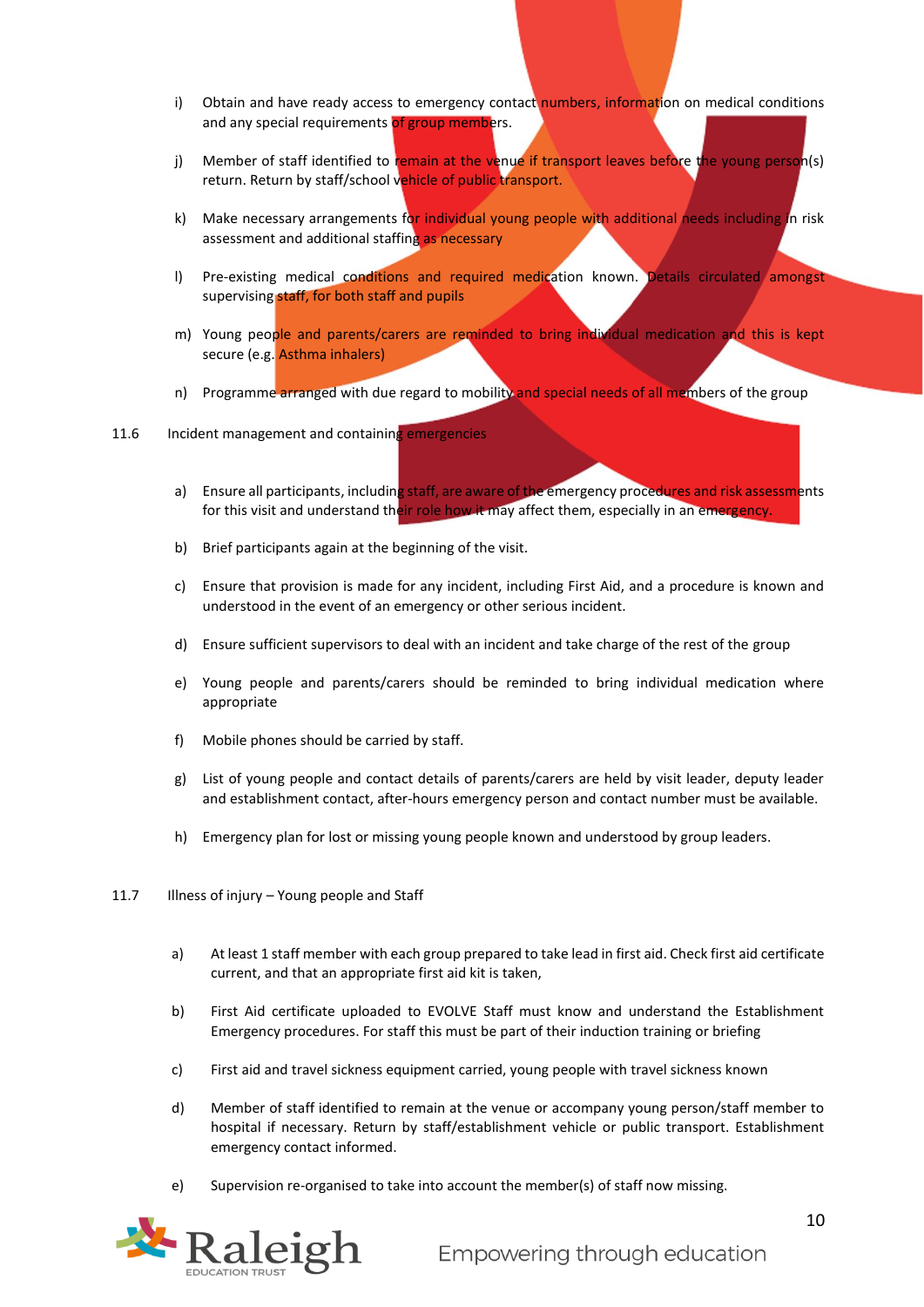- f) Group return home early if supervision levels fall below the required standard for safety to be maintained.
- 11.8 Contact with animals, insects and plants
	- a) Avoid known high risk situations
	- b) Take necessary avoidance action if encountered
	- c) Ensure those with known allergies carry medication
	- d) Wash hands after contact, especially before eating
- 11.9 Indirect/ remote supervision
	- a) Check location is suitable for this mode of supervision.
	- b) Ensure young people are sufficiently briefed and competent (any individual young people for whom indirect supervision is not suitable must be directly supervised)
	- c) Clear guidelines and emergency procedures set and understood.
	- d) Young people remain in pairs or groups (buddy system each responsible for named other)
	- e) Rendezvous points and times are set and young people know how to contact staff
	- f) Designated staff remain at a central contact point known by young people
	- g) Set clear boundaries
	- h) Parents/carers informed and if necessary consent given for Indirect/remote supervision
	- i) Warn young people about traffic, if necessary
	- j) If appropriate, Issue 'emergency cards' briefing young people on what to do if they get separated, including emergency numbers
- 11.10 During a visit accompanying adults will:
	- a) Ensure they undertake the roles and tasks given to them so as not to put themselves or others at unacceptable risk and continually monitor the group.
- 11.11 During a visit all participants will:
	- a) Ensure they co-operate with the Group Leader and follow the instructions given to them in order to maintain the lowest acceptable risks to the health and safety of all participants.
	- b) Develop their knowledge and understanding related to responsible participation in risk reduction.

## <span id="page-10-0"></span>**12. Post visit activity**

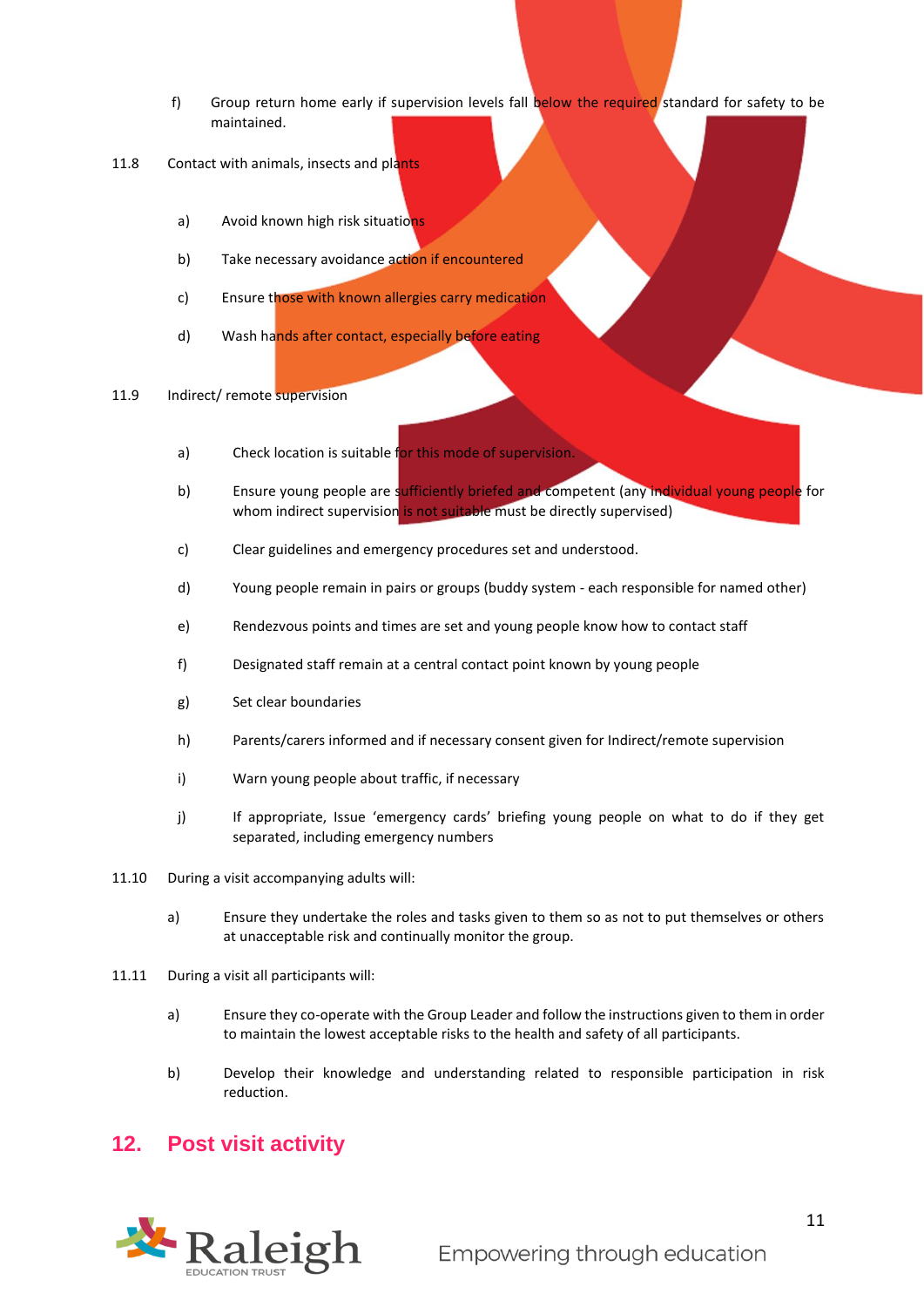- 12.1 Where appropriate ensure that the visit is reviewed and a report is made to the Head of establishment indicating the extent to which the intended visit aims were achieved. The receipt will include the result of all investigations into particular incidents/near misses as necessary, and report these to both the Governing Body and the SOLSSM.
- 12.2 Ensure that pertinent information acquired from or about the visit or activity is drawn to the attention of the Off-site Visits Co-ordinator and shared with colleagues for consideration in the planning of future educational visits and activities.

#### <span id="page-11-0"></span>**13.** Off-site tra

- 13.1 BY FOOT (Derived from the NCC generic Risk assessment on 'Travel On foot'. It will be important to make such procedures specific to the establishment and location of activities)
- 13.2 General considerations:
	- a) 'Walk on foot' planned to avoid fast roads wherever possible.
	- b) Pavements must be used where available and the dangers of being on the road explained to young people
	- c) Supervision on pavements, roads and especially crossing of any fast roads is pre-planned
	- d) Young people briefed re: hazards and behaviour required
	- e) Safety when crossing roads on journeys is a key issue. Where possible pedestrian crossings or footbridges should be used and young people made aware of the rules outlined in the Highway and Green Cross codes
	- f) Consideration could be given as to whether easily visible clothing could be worn by young people
- 13.3 Walking on roads:
	- a) Face oncoming traffic
	- b) Staff must be present at front and rear of the group, ideally wearing fluorescent waistcoats
	- c) On the approach to a right-hand bend, the front member of staff should go on ahead to warn approaching traffic of the presence of the group
	- d) Young people must be cautioned as to the dangers and have the dangers explained to them beforehand.
	- e) Everybody must keep well in to the side

## <span id="page-11-1"></span>**14. By public transport**

- 14.1 Becoming separated and lost:
	- a) Journey is planned and assessed (key specific risk points identified at this point)

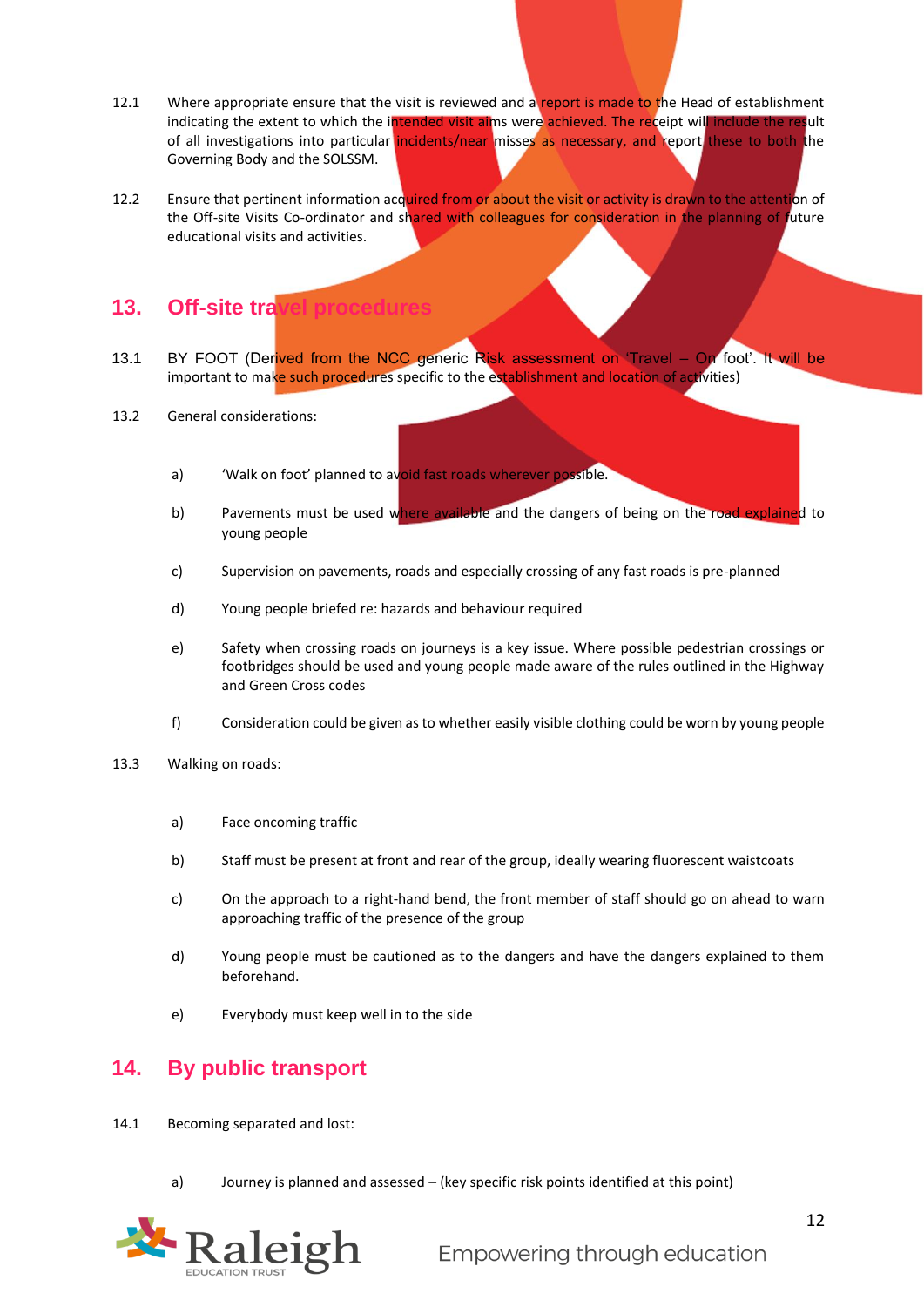- a. Careful supervision particularly in crowded areas and entry, exit and change points with head counts
- b) Young people know their group and leader(s) and the route they are taking.
- c) On buses, trains, ferries and boats clear guidelines concerning levels of remote supervision must be given and planned for in the risk assessments.
- d) The safety of young people whilst waiting to be picked up and at drop off points or getting on and off transport must be considered.
- e) Young people should never be on their own.
- 14.2 Emergency and medical issues:
	- a) Emergency plan in place young people briefed where they are going, what to do if separated from group, or if there is an incident.
	- b) Young people must be made aware of safety rules and expected standards of behaviour
	- c) Young people should be made aware of emergency procedures and should remain under the direct supervision of the group leader
	- d) Travel sickness pills can only be given if prior consent by parents/carers has been obtained
- 14.3 Taxi:
	- a) Parents/carers must be informed and consent given if young people are travelling without staff.
	- b) Only 'Black Cabs' / Council Licensed cabs to be used.
	- c) Ensure seat belts are used
	- d) Set 'pick up' times and check arrival times.

#### 14.4 Buses and Trams:

- a) On double-decker buses supervisors should be positioned on both decks
- b) Use seat belts where possible
- c) Young people should not be allowed to walk around on a bus or coach
- d) Young people should be made aware that they are not allowed access to the driving area
- e) Supervise embarkation and disembarkation
- f) Warn pupils an staff when using raised platforms on the Tram system
- g) Make sure young people sit whenever possible

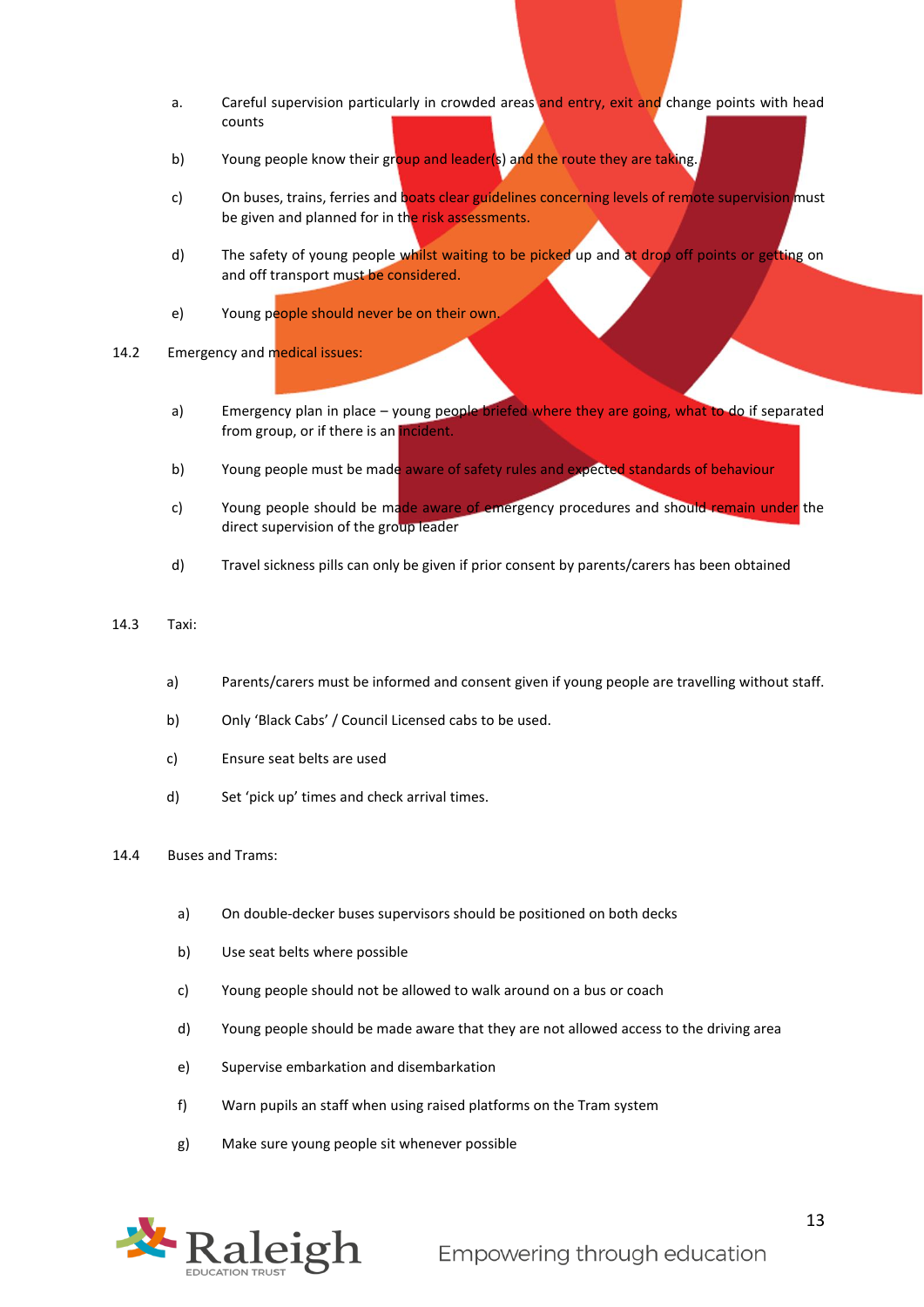#### <span id="page-13-0"></span>**15. By Car**

#### 15.1 Competence of driver and Suitability of vehicle:

- a) Lone working (Child protection and behaviour)
- b) Complete Volunteer Drivers' Form or the forms section on the EVOLVE website Check that:
- c) The driver has a current driving licence (driving licences should be checked annually by Line Managers)
- d) Is the vehicle roadworthy? e.g.
	- i. valid road tax o current MOT certificate o is the vehicle maintained in accordance with the manufacturer's recommendations?
- e) Is there is adequate motor venicle insurance cover provided i.e. is it insured for personal business use?
- f) Consent Parental / carer's consent has been obtained?
- g) Restraint of occupants in vehicle:
- h) Seatbelts MUST be worn by all occupants of the vehicle.
- i) Booster/Child seats must be used when appropriate
- j) Each young person MUST be restrained individually by a seatbelt
- k) Suitable restraints/child seats provided e.g. for young, small children
	- i. N.B. the driver is legally responsible to ensure seatbelts are worn and may be prosecuted if a child under 14 years does not wear a seatbelt
	- ii. N.B. unrestrained children must NOT be carried in the front seat of any vehicle. Should the child / children be transported in the rear seat only?
- I) Is there a need to use the child locks (rear seats) to prevent 'runners'?
- m) Being struck by loose objects
- n) Are loose objects secured, preferably in the boot? (i.e. to prevent injury by 'projectiles' in the event of an emergency stop)

#### <span id="page-13-1"></span>**16. By coach and mini-bus**

16.1 Traffic accident – Injury to passengers:

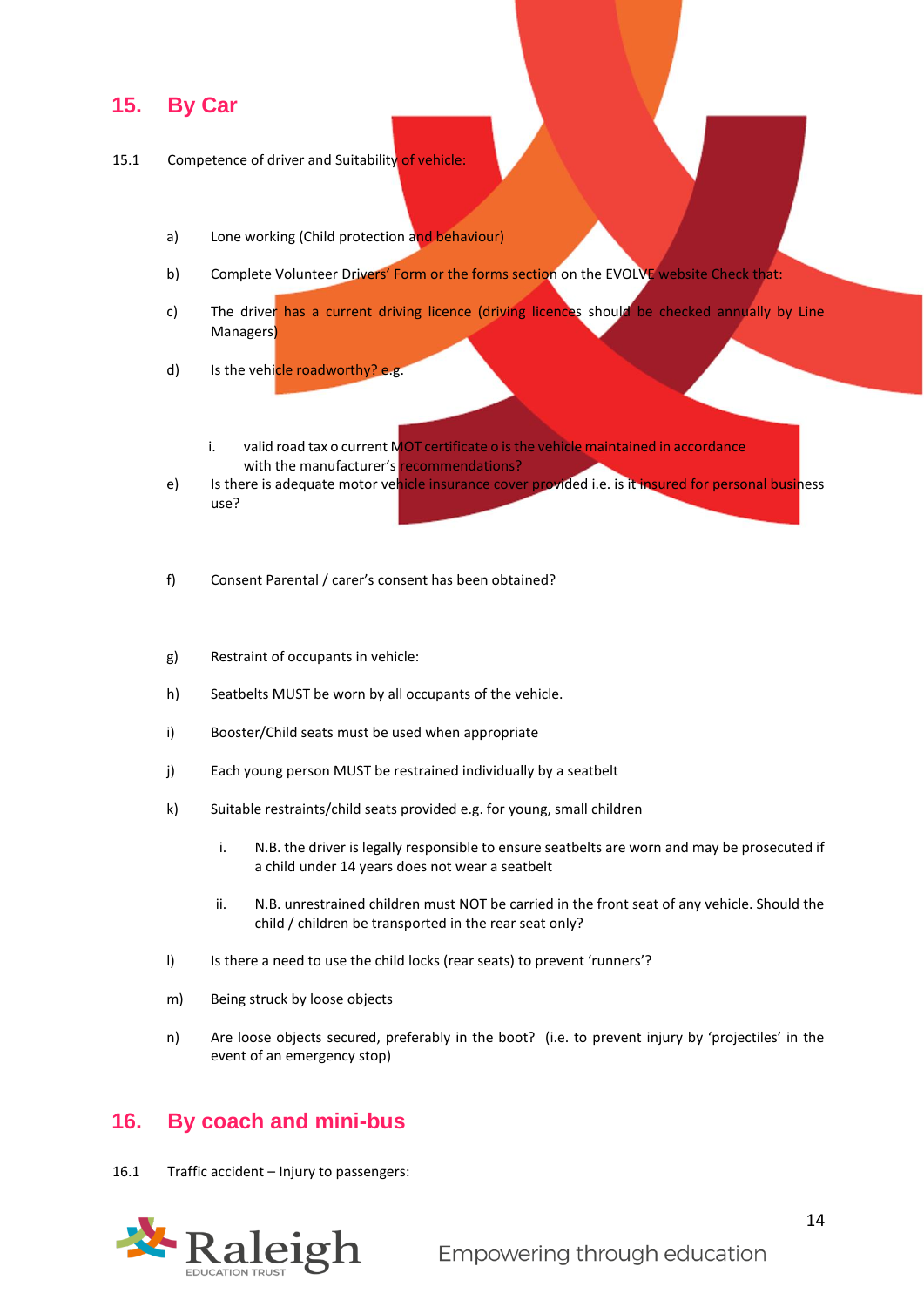- a) Coaches/Minibuses have seat belts, which staff ensure are used.
- b) On double-decker coaches supervisors should be positioned on both decks.
- c) Young People not to stand in the aisle or distract driver.
- d) All bags are secure and clear of exit routes
- 16.2 Young people lost or separated Service station and other breaks in journey:
	- a) Care always taken in parking in suitable place for disembarkation
	- b) Brief young people: re purpose and timings of any stops
	- c) How and where to contact staff
	- d) Remain in pairs or threes (buddy system each responsible for named other)
	- e) Remind re moving traffic (driving on right abroad)
	- f) Careful head count before departure
- 16.3 Accident injury due to poor supervision:
	- a. Supervision within risk assessed ratios
	- b) Brief passengers on expected behaviour, e.g. not to distract the driver, to remain seated whilst vehicle is in motion, etc and action in case of emergencies
	- c) Loading should be from the front back, with the rear seats only used when the coach/minibus is full
	- d) Suitable embarkation points used (e.g. coach park, onto wide pavement)
	- e) Make sure staff sit in different areas of the coach/minibus to ensure supervision of young people
	- f) If there is an incident involving young people on the coach/minibus e.g. involving behaviour, stop at the next Service station to deal with it or come off at the next junction. Do not stop on the hard shoulder, except in an emergency.
- 16.4 Injury / disorientation in an emergency:
	- a) Evacuation and emergency procedures are known by all before departure
	- b) Make sure luggage is stowed safely without blocking emergency exits
	- c) Make sure there is a mobile phone on the coach (if you are going abroad, take a mobile phone that works where you are going
	- d) Make sure young people are evacuated safely off and away from the coach and road if it has to pull onto the hard

## <span id="page-14-0"></span>**17. Action in case of injury or incident while travelling**

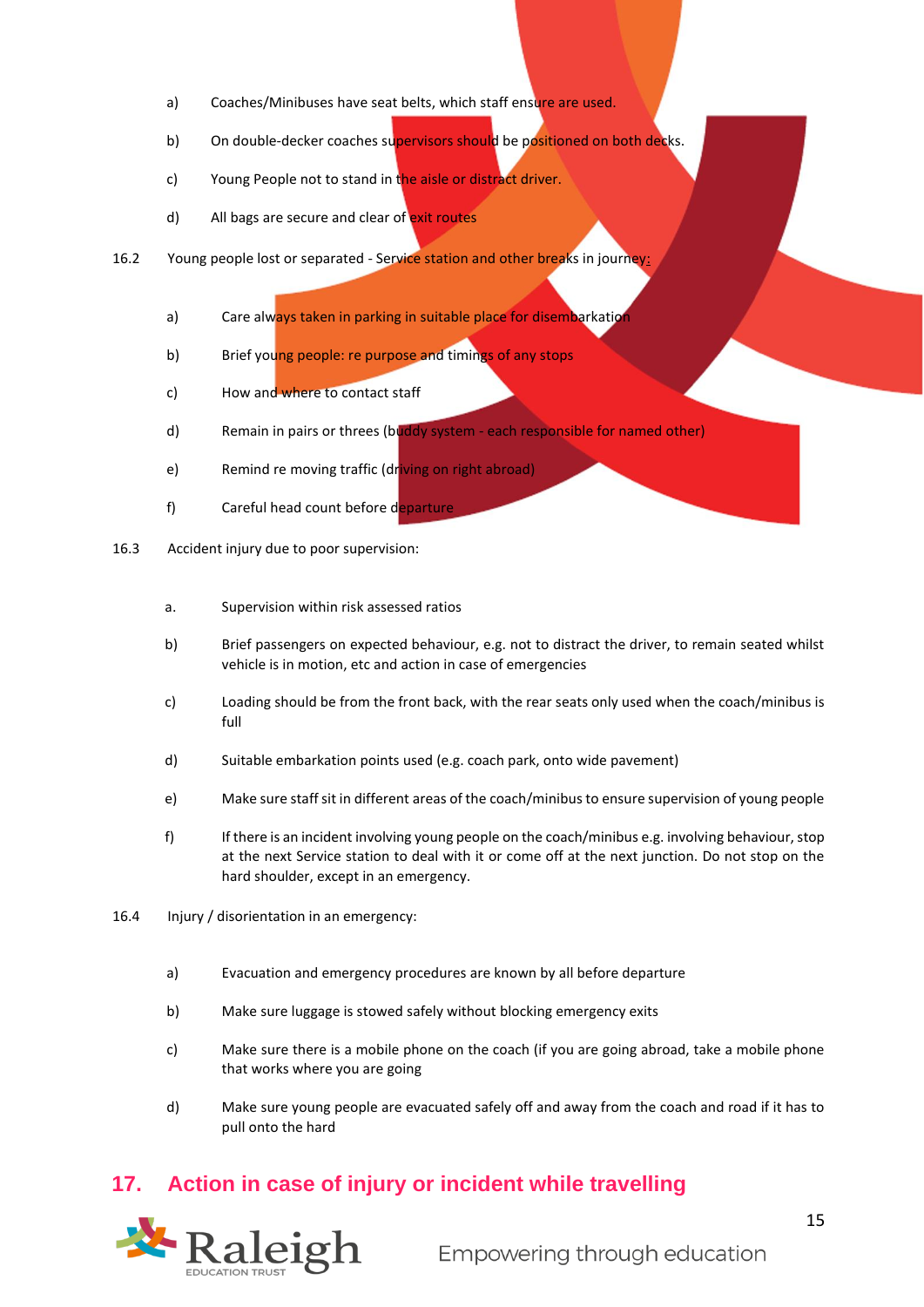#### 17.1 On a normal Road

- a) On normal road keep pupils safe by remaining on the transport if it is safe to do so.
- b) If not then move the young people to a safe location protected from oncoming traffic.
- c) When moving young people to a safe place follow the Highway Code and use staff to supervise the young people to avoid danger.
- d) Move those able to walk away from the scene of the accident keeping them safe throughout. This will have to be assessed at all time.
- e) Follow school emergency procedures and deal with any casualties as best as you can until emergency help arrives.

#### 17.2 On a Motorway

- a) Get the party behind the side crash barrier as soon as possible
- b) Those that cannot be moved safely to behind the crash barrier must remain in the vehicle, but move to the front. Ensure control room and rescue services know how many people are on the vehicle- and details of any special circumstances (e.g. no. of wheelchairs etc.)
- c) Follow school emergency procedures and deal with any casualties as best as you can until emergency help arrives.

If a minibus is self-drive or Establishment operated ensure a risk assessment and operating procedures are in place, see NCC Minibus Risk Assessment and complete.

#### <span id="page-15-0"></span>**18. Accident and Incident procedures**

- 18.1 All accidents must be recorded using the Academy's Accident and incident reporting procedures that can be found on the Academy's website.
- 18.2 Accidents regarding **pupils** which occur on site under the following circumstances must be reported using the Academy's reporting procedures[.](http://gossweb.nottinghamcity.gov.uk/nccextranet/index.aspx?articleid=11286) 
	- a) Any incident where the pupil goes straight to hospital from site.
	- b) Any curriculum related accident.
	- c) Any accident where action needs to be taken to prevent a reoccurrence.
	- d) All violent incidents must be reported via the same system.
	- e) All dangerous occurrences / near misses must be reported.
	- f) Accidents, near misses and incidents will be reviewed at each staff meeting and during supervision.

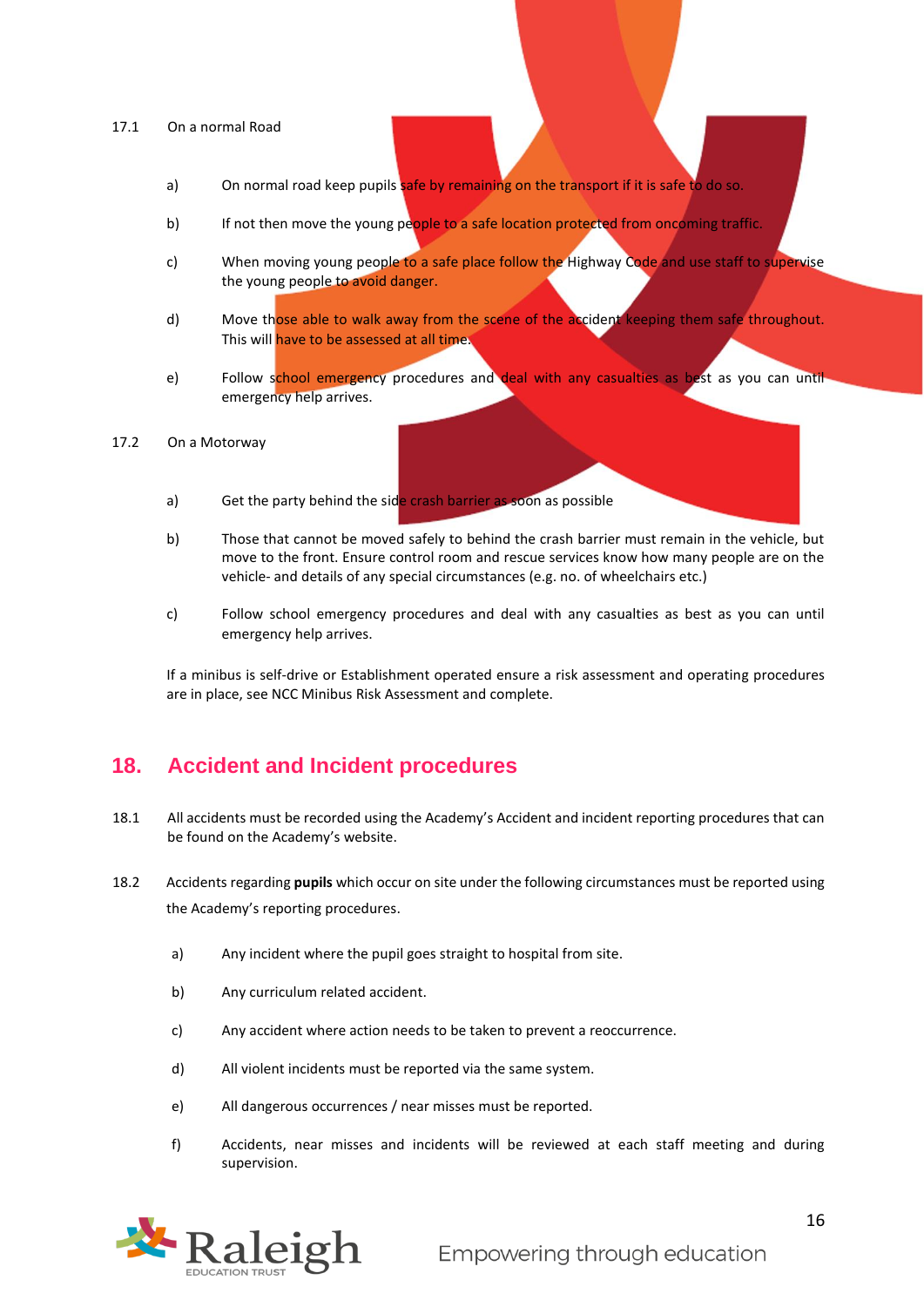- 18.3 Accidents that take place remotely must be reported to the Academy Principal immediately.
- 18.4 Other types of accident can be recorded locally.

#### <span id="page-16-0"></span>**19. Near misses/incidents/dangerous occurrent**

- 19.1 A near miss is an incident that does not result in an injury to persons e.g. a heavy object falling from above which misses a person below, or a reversing vehicle, which causes a person to take evasive action to avoid a collision.
- 19.2 An incident may cause property damage, structural damage or may be a result of poor maintenance for example, incorrect storage of chemicals leading to a fire, failure of load bearing equipment etc.,
- 19.3 All forms for reporting purposes are available in Reception along with guidance on how to use them.

#### <span id="page-16-1"></span>**20 Emergency contact numbers**

- 20.1 In the event of an emergency, once you have dealt with the immediate situation your first line of contact will be your nominated contact person if operating off-site, or the Head of Establishment while working on site.
- 20.2 The following names and numbers should be used if you cannot make contact with either of the above. Where no area code is noted next to the telephone number it is a local number (STD 0115).
	- a) Children's Service Emergency Contact Tel:0115 8764608/4609 / Mob: 07985 381931
	- b) City Council Out of Hours Service Tel: 0115 915 1640/1633
	- c) Sport, Outdoor Learning and Adventure Services Manager Tel: 0115 947 6202
	- d) Police, Fire, Ambulance, Mountain rescue etc. = Tel: **999/911**

#### <span id="page-16-2"></span>**21 Practical advice in the event of incident**

- 21.1 In the event of an incident:
	- a) Keep calm assess the situation establish the nature and extent of the emergency
	- b) Ensure the safety of yourself and any other uninjured members of the group. Make use of Group Leaders and Assistants to supervise the group and ensure all other members of the party are:
		- i. Accounted for;
		- ii. Safe;
		- iii. Adequately supervised;

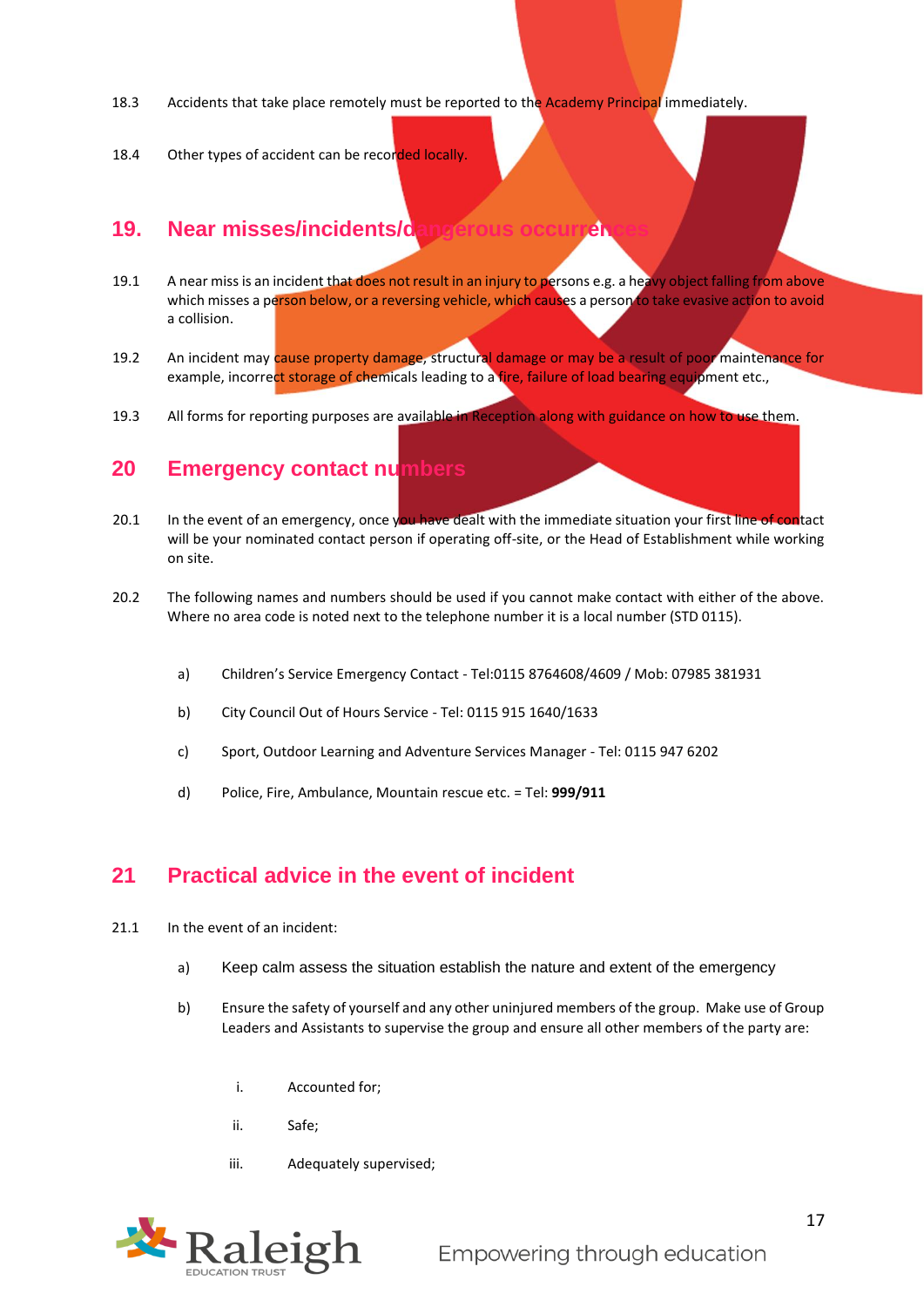- iv. Briefed to ensure they understand what to do to remain safe.
- c) Contact emergency services, as necessary. (999 Police, Ambulance etc.)
- d) Attend to the casualty.
- e) Make arrangements to continue, alter the activity or return the group back to the establishment.
- f) Inform your nominated contact person, usually the Head of Establishment.
- g) Record accident/incident in accordance with City Council procedures, forms should be left for the attention of the Head of Establishment.
- h) Use the OEAP **Emergency Action Card** as a guide.
- 21.2 In the event of a major incident / accident the Head of Establishment / nominated contact person must be informed of the incident as soon as possible giving the following information:
	- a) Your name
	- b) Nature and time of accident
	- c) Location
	- d) Details of individuals involved
	- e) Action taken so far
- 21.3 This person will contact the Children's Services Emergency Planning Team, and assist you by contacting the parents/ guardians of those involved, and the HSE via the Safety Advisors unit, if necessary.
- 21.4 It is essential that Parents/Carers learn of the incident promptly and through appropriate channels. The group should be informed of this requirement and have no access to telephones until this has been done.
- 21.5 Do not interfere with the scene of an accident other than to assist in first aid. This is particularly important if the incident involves any form of protective equipment (i.e. climbing equipment), which must be left in-situ for inspection.
- 21.6 Legal liability should not be discussed or admitted.
- 21.7 Refer any potential requests from the Media please contact Sally Boaden, Chief Operating Officer.
- 21.8 Write down all relevant details while fresh in your mind, ask other leaders to do so. Keep a record of names and addresses of any witnesses.
- 21.9 Complete all relevant accident report forms.

## <span id="page-17-0"></span>**22 Off-site activities late back procedure (applicable for all off-site activities)**

22.1 Staff in charge of an offsite activity must endeavour to return back to the Establishment (or groups base) within the estimated time back. If this is not possible then steps should be taken to alert the Establishment or a nominated contact person of your revised time scale.

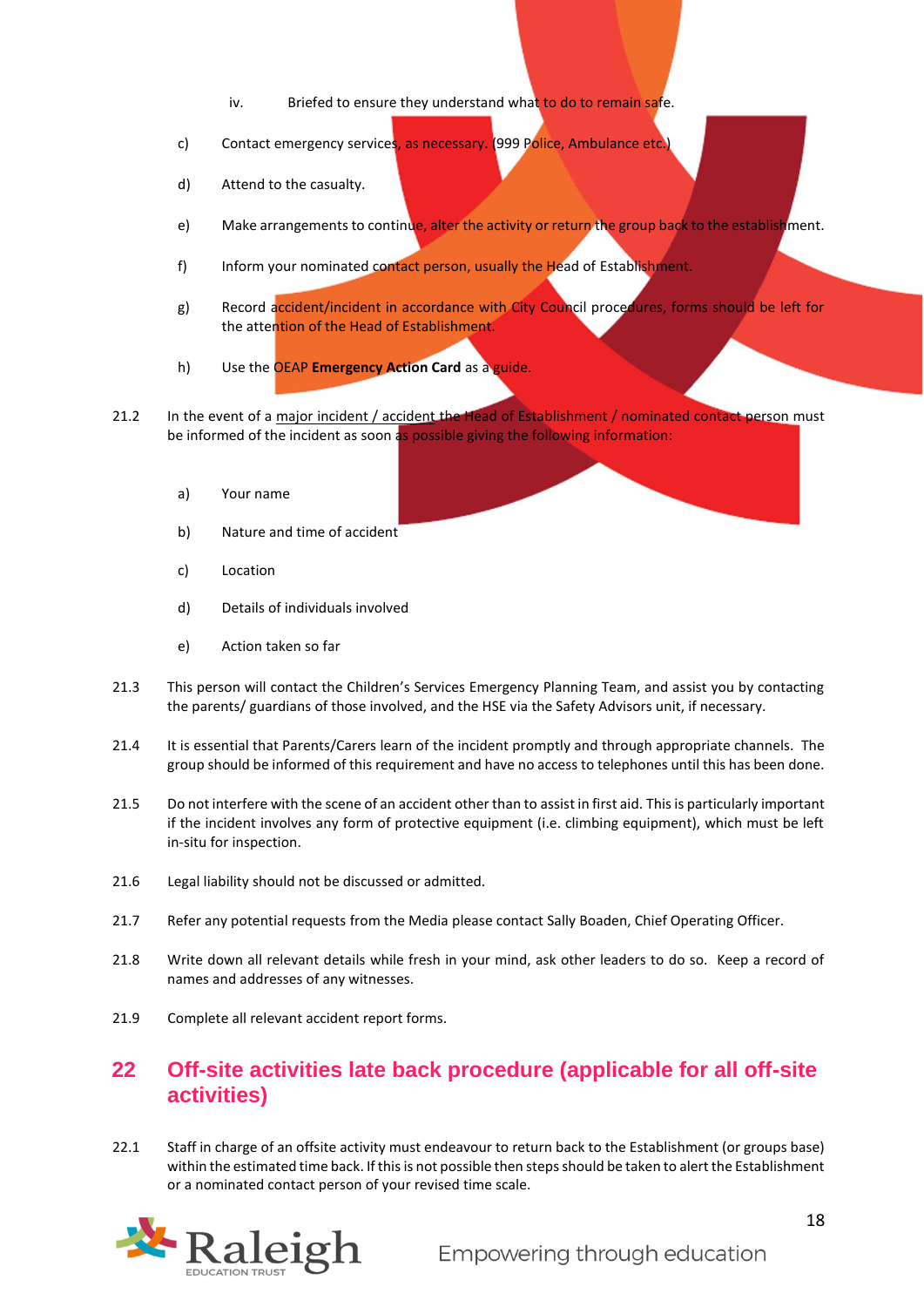- 22.2 If you do not return back on time a late back procedure will be implemented as follows:
	- a) If no contact has been made, and the group is late back the nominated contact person (likely to be a member of staff at the Centre) will maintain an open phone line and attempt to contact the group who may carry mobile phones / pagers.
	- b) If applicable send a member of staff to the planned finish point noted in the activity plan.
	- c) Try to establish if the group have been seen in the activity area (by contacting site owners, car park where a mini bus may be etc)
	- d) Contact the AA/ RAC to establish if the group may be held up in traffic on the way back.
	- e) In the event of a sustained lack of information, or if any information gained causes concern, alert the appropriate emergency services and implement major incident guidelines.
	- f) Alert Children's Services / Emergency Planning Team who will assist in implementing major incident procedure.
- 22.3 All groups when operating off site (outside of the Establishment's ' environment) will :
	- a) Nominate a contact person who knows where you are and what time you should be returning to the site. All details must be left at the Establishments' office.
	- b) Carry copies/summaries of parental consent forms, if appropriate (please leave originals on site or with your nominated contact person)
	- c) Leave details of venue used alternative routes if applicable and contact number of group if a mobile is carried.
- 23. Remote supervision and lost or missing clients
- 23.1 In some cases clients may well be out of the sight of staff for periods of time e.g. while orienteering or shelter building, in other words working under remote supervision. In such cases staff need to consider the following points in order to reduce the risk of young people becoming lost or separated from the group.
	- a) Make sure parents/carers are informed of the nature of the activity in letters/information sheets etc.
	- b) Ensure young people are sufficiently briefed and competent; any young people for whom indirect supervision is not suitable should be directly supervised. Such decisions should be taken in liaison with other staff, if appropriate, either prior to the visit or subject to an on-going assessment on the day in relation to ability and behaviour.
	- c) Staff leading such activities should be familiar with the site.
	- d) In organising such activity staff should consider the following:
		- i. Young people should work in groups of 3 or more
		- ii. Ensure clients are not wearing any name badges

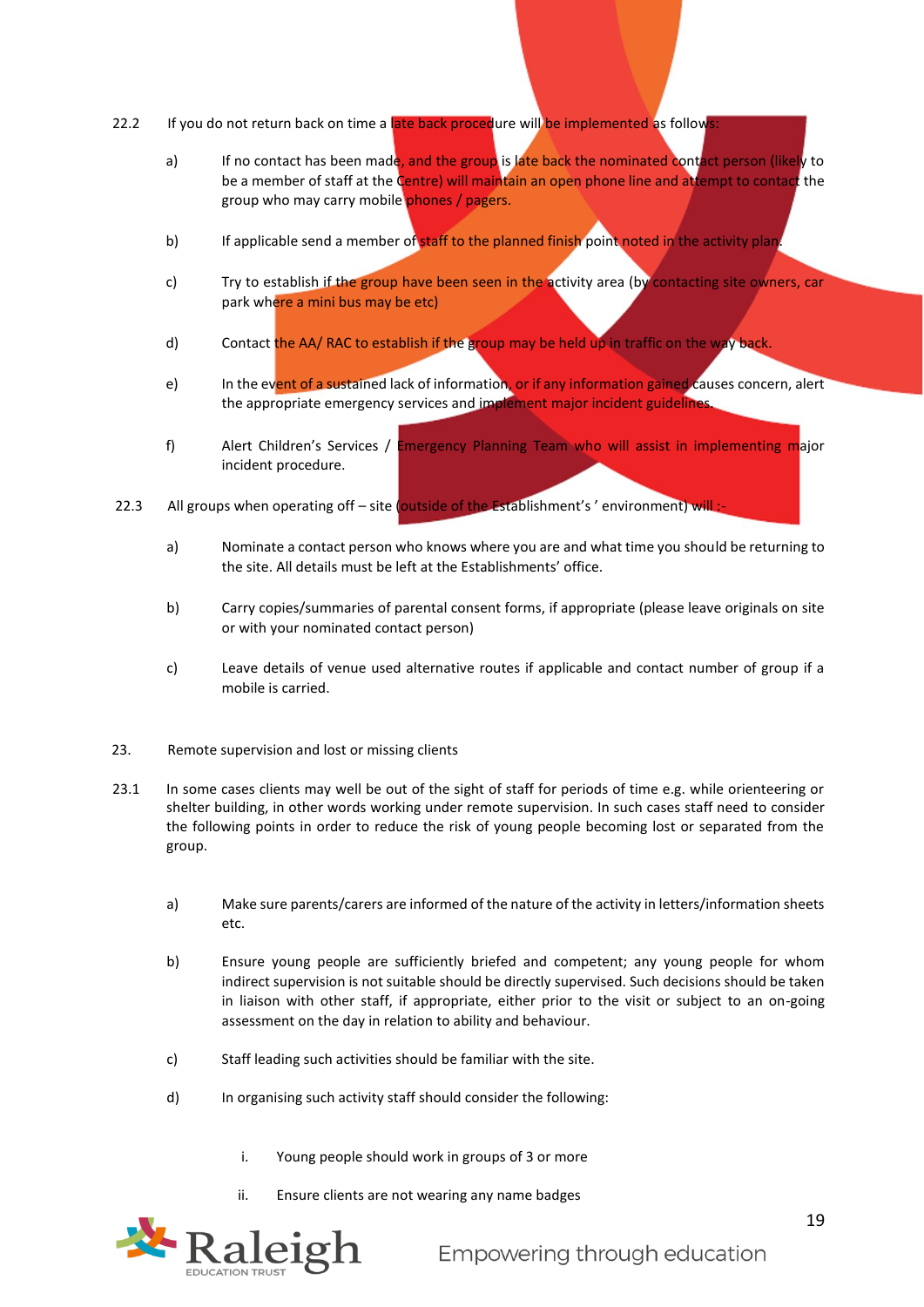- iii. Accompanying staff or additional staff should patrol the area
- iv. If Orienteering or in City Centres, for example place some staff at key locations
- v. Ensure that there is a permanently staffed meeting point
- vi. Staff understand that they are still responsible for the young people in their care
- vii. If staff have mobile phones ensure they have any emergency contact numbers
- viii. A briefing should be given to all group members
- e) Any briefing to young people should include at least the following information:
	- i. Young people must stay in their groups
	- ii. Warn young people of the 'stranger danger'
	- iii. If young people are concerned at any time, or they notice a group member is missing they must contact a member of staff immediately.
	- iv. Clear boundaries are given
	- v. A clear time back is given; a signal may also be given for the end of the activity.
	- vi. Young people may have whistles while orienteering, for emergency use only.

#### <span id="page-19-0"></span>**24. Missing clients**

- 24.1 If a young person becomes missing, fails to turn up at the end of the session or you are alerted to the fact by another young person or staff member.
	- a) Call the activity to an end IMMEDIATELY, and hold a head count of all participants. Confirm who is missing and send staff out around the perimeter of the activity area.
	- b) Try contact by mobile phone, if appropriate.
	- c) Control the use of mobile phones by other group members
	- d) Return the rest of the group to the Establishment or central gathering point
	- e) Inform the Head of Establishment
	- f) If a young person cannot be found after the first initial search extend the search
	- g) If such action fails locate the missing client inform the Police, Children and Families Emergency contact and educational establishment if necessary. Preferably within 20 minutes of being informed.
	- h) Continue the search process until uniformed/additional help arrives.

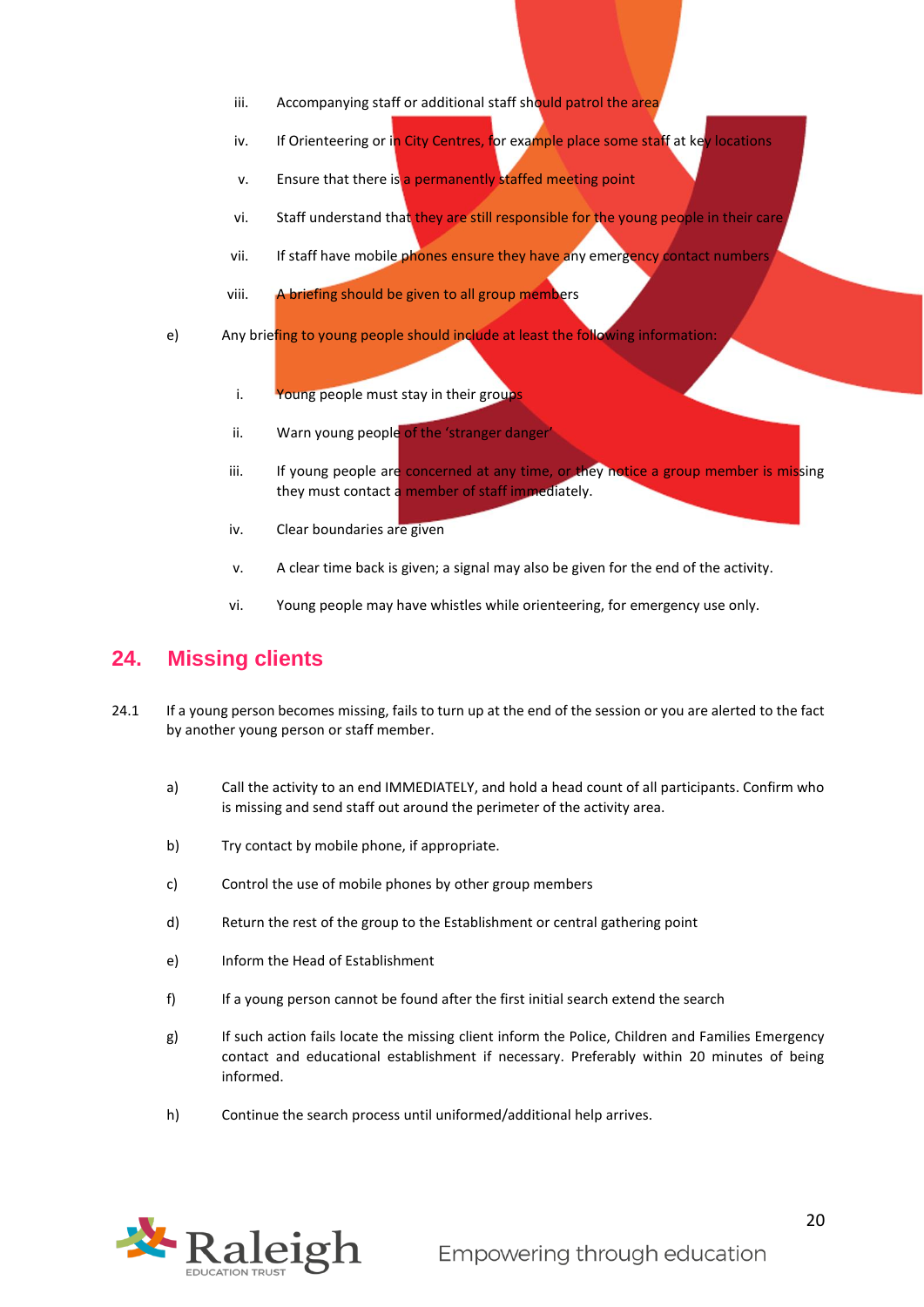# **APPENDIX 1 - OFF-SITE VISIT MANAGEMENT CATEGORIES (NCC)**

<span id="page-20-0"></span>

| Category           | CATEGORY 'A'                                                                                                                                                                                                                                                          | CATEGORY 'B'                                                                                                                                                        | <b>CATEGORY</b> C'                                                                                                                                                                                                                              |
|--------------------|-----------------------------------------------------------------------------------------------------------------------------------------------------------------------------------------------------------------------------------------------------------------------|---------------------------------------------------------------------------------------------------------------------------------------------------------------------|-------------------------------------------------------------------------------------------------------------------------------------------------------------------------------------------------------------------------------------------------|
|                    | REGULAR AND ROUTINE                                                                                                                                                                                                                                                   | OCCASIONAL OR 'ONE-OFF'                                                                                                                                             |                                                                                                                                                                                                                                                 |
| Example            | Local and regular activities which must<br>be defined in<br>terms of the nature of the<br>activity and their location e.g.<br>sports fixtures, swimming,<br>local parks, places of worship, libraries,<br>theatre, cinema, city<br>centre, museums, allotments<br>etc | Usually annual visits to attractions or locations<br>beyond the City of County<br>e.g. Visits to the seaside, major visitor attractions,<br>UK cities.              | Includes all residential visits, visits abroad and<br>activities in hazardous environments or involving<br>'adventurous' activities.                                                                                                            |
| Risk<br>Management | If not covered by<br>School/Establishment/Centre<br>Policy, risk assessment and planning<br>completed.<br>Enter on EVOLVE system or use OV1<br>form, or similar.                                                                                                      | <b>Consider Generic Risk Assessments</b><br>for:<br><b>All Visits</b><br>Travel<br>Specific Activity being led or location<br>working in.<br>Enter on EVOLVE system | <b>Consider Generic Risk Assessments for:</b><br><b>All Visits</b><br>Travel<br>Accommodation<br>Specific Activity being led or location<br>working in.<br>Check providers through OV2 or LOtC<br><b>Quality Badge</b><br>Enter on EVOLVE sytem |
| Consent            | Covered by annual consent/notification<br>to<br>parents, is clarified in<br>School/Centre Policy and is part of the<br>curriculum/offer.                                                                                                                              | No consent requires if part of the curriculum<br>(schools only), but specific notification to<br>parents/carers<br>recommended, OV3 form.                           | Inform parents/carers through OV3 and obtain<br>Specific consent from parents/carers - OV4                                                                                                                                                      |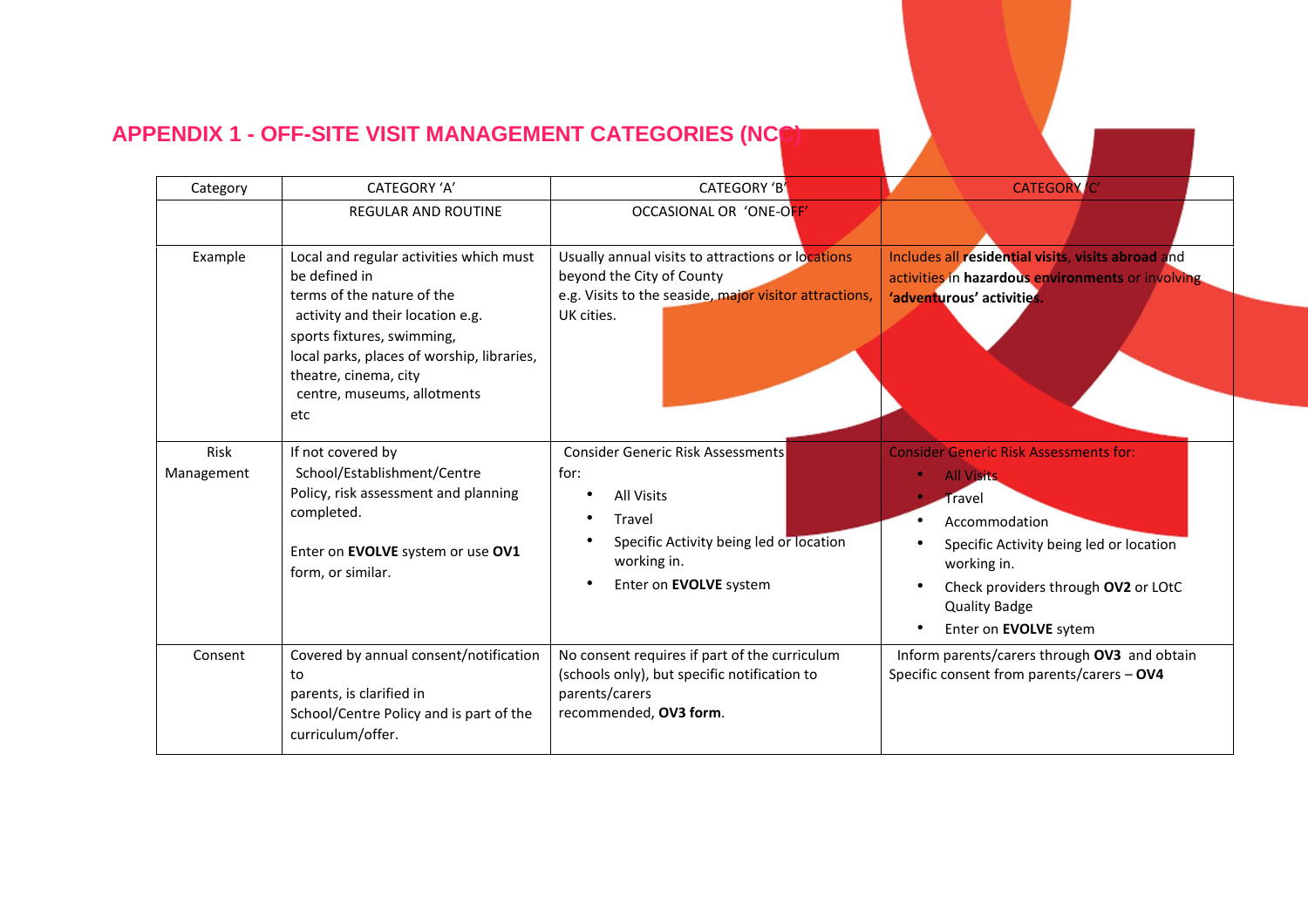# **APPENDIX 2 - ACTIVITY AND LEVELS OF APPROVAL**

| CATEGORY | LEVEL OF APPROVAL                                                       | <b>ACTIVITY</b>                                                                                                                                                                                                                                                                                                                                                                                                 | <b>ENVIRONMENT / LOCATION</b>                                                                                                                                                                                                                        |
|----------|-------------------------------------------------------------------------|-----------------------------------------------------------------------------------------------------------------------------------------------------------------------------------------------------------------------------------------------------------------------------------------------------------------------------------------------------------------------------------------------------------------|------------------------------------------------------------------------------------------------------------------------------------------------------------------------------------------------------------------------------------------------------|
| A        | OVC and HEAD OF<br><b>ESTABLISHMENT</b>                                 | Sports fixtures, within the county<br>School Swimming - formal teaching in life-guarded pools<br>Regular visits to libraries, places of worship, study support<br>centres, local parks and open spaces, local shops etc.<br>Fieldwork in environments with no technical hazards. (e.g<br>Wollaton Park, Bestwood Country Park,<br>Nottingham City Centre etc.)<br>Visits to local/city museums and Space Centre | Local parks, residential areas and shopping areas.                                                                                                                                                                                                   |
|          | OVC and HEAD OF<br>ESTABLISHMENT<br>MUST be entered on<br><b>EVOLVE</b> | Full Day Visits to museums, attractions and parks some<br>distance from the City. (Conkers, Alton Towers,<br>Farm Visits etc.)<br>Theme Parks and other tourist attractions<br>Seaside resorts<br>Zoos<br>Ice skating<br>Swimming in public, lifeguarded, pools<br>Walking in 'normal' country<br>London                                                                                                        | Walks in 'non-remote' country<br>Non-remote Country - enclosed farmland, fields, low<br>land forest - not moorland, mountain (above 600m)<br>and/or where it is possible to be more than 30mins<br>from a road or refuge.<br>'Water Margin' activity |

<span id="page-21-0"></span>

Empowering through education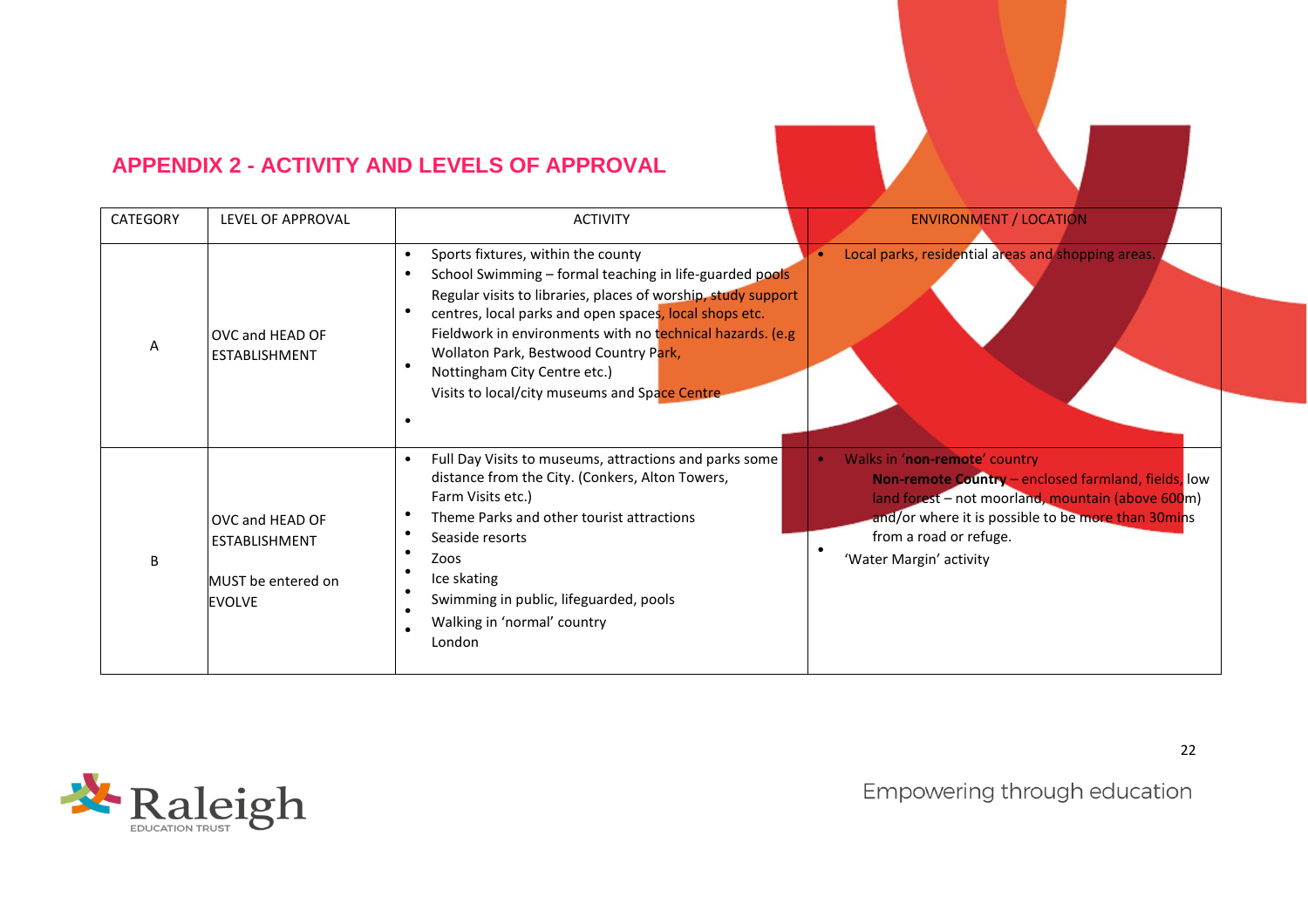| Any visit/activity involving a Residential (overnight stay)   | Visits to hazardous environments                      |
|---------------------------------------------------------------|-------------------------------------------------------|
| element including Camping and 'school sleep overs'.           | <b>Overseas Expeditions</b>                           |
| Any visit abroad                                              | Any water-base activity                               |
| Any visit involving 'adventurous activities', led either by a | Any activity in Winter mountain conditions            |
| OVC, HEAD OF                                                  | Open Country/Remote terrain more than 30mins from a   |
| Centre, an outside provider or staff member (See Figure       | road (above 600m)                                     |
| ESTABLISHMENT AND NCC                                         | Near cliffs or steep terrain                          |
| 2)                                                            | Areas subject to extremes of weather or environmental |
| MUST be entered on                                            | change                                                |
| <b>EVOLVE</b>                                                 | Swimming in non-lifeguarded pools or open water       |



Empowering through education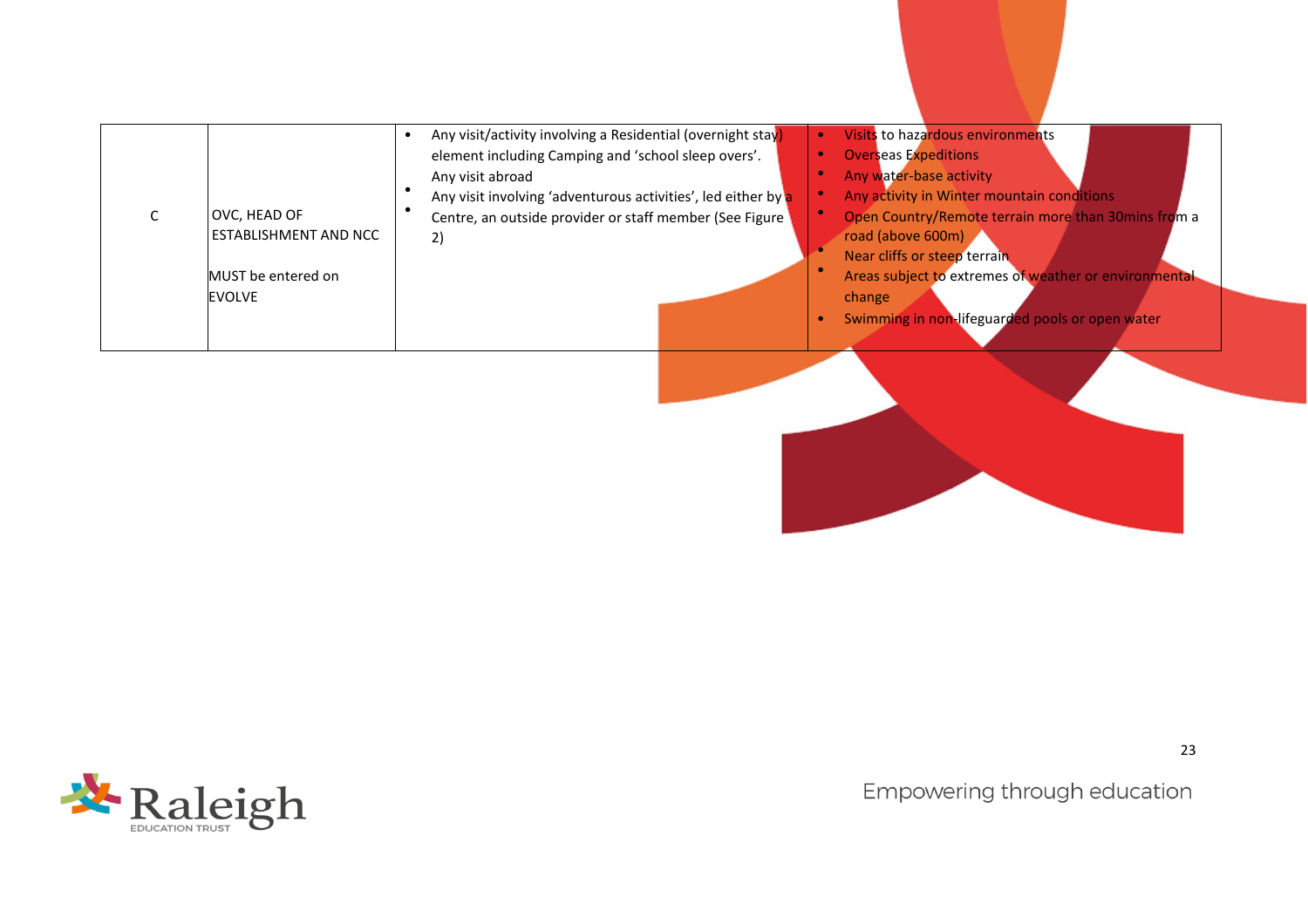# **APPENDIX 3 - DEFINITION OF ADVENTUROUS ACTIVITIES – ALL REQUIRE NCC APPROVAL ON EVOLVE**

#### **ADVENTUROUS ACTIVITIES REQUIRING AN AALA LICENSE**



<span id="page-23-0"></span>

| Motorsports: | Archery             | Remote areas:                    | Climbing Walls            |
|--------------|---------------------|----------------------------------|---------------------------|
| Quadbiking   | Rifle Shooting      | Expeditions Fieldwork in 'remote | High Level Ropes Courses  |
| Go-Karts etc | Fencing             | country' and in water            | Snowsports                |
|              | <b>Martial Arts</b> | Open water swimming              | Dry Slope Skiing Grass    |
| Airsports    |                     |                                  | Skiing                    |
|              |                     |                                  | <b>Water Skiing</b>       |
| Horse Riding |                     |                                  | Snorkeling - Scuba Diving |



Empowering through education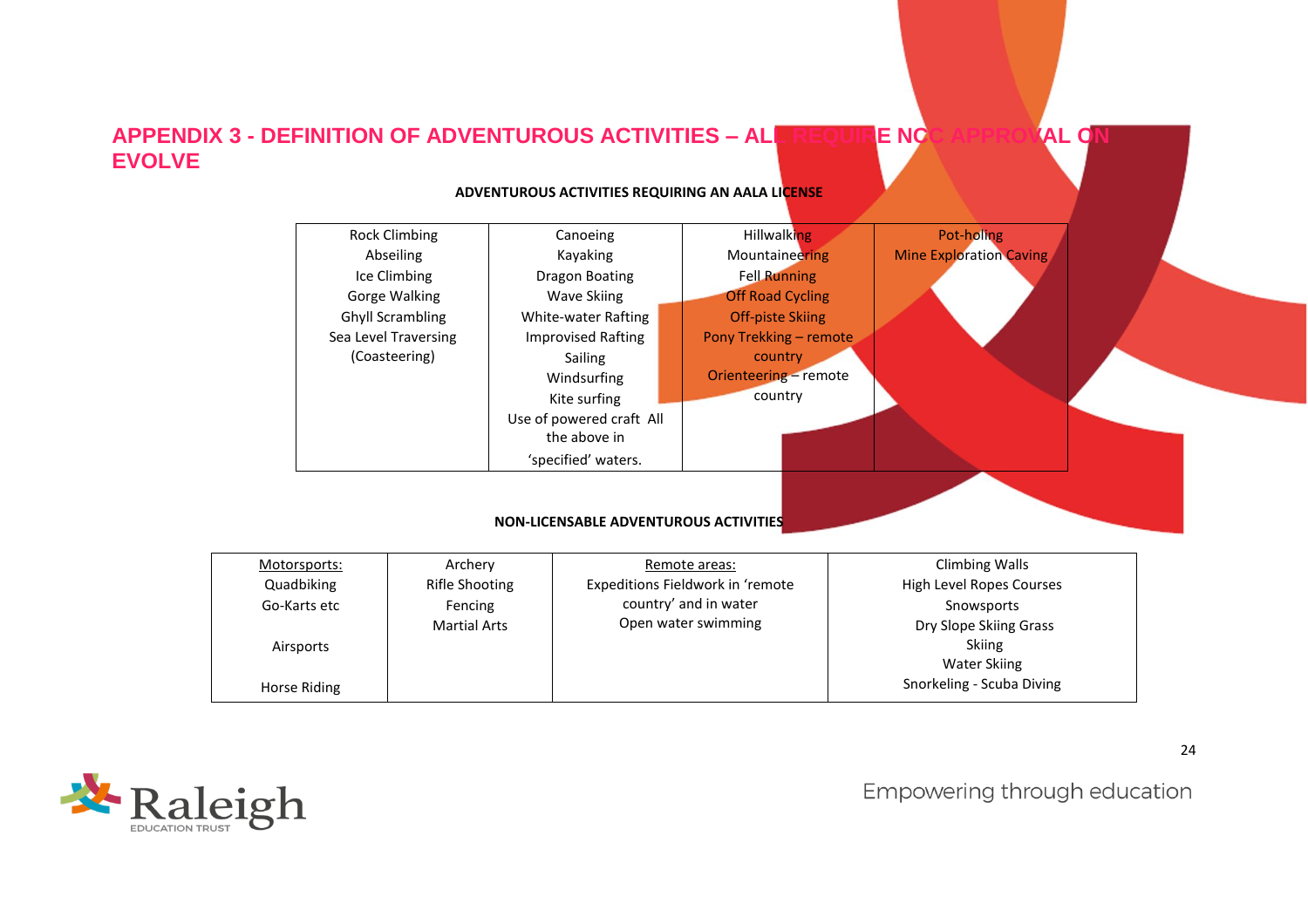These are not exhaustive lists. If you are in doubt about the level of activity you are undertaking contact the Sport, Outdoor Learning and Adventure Services Manager (SOLASM), Martin Smith, 0115 947 6202 for further advice. (www.martin.smith@collegest.org.uk) If you are

planning to undertake any of the activities outlined below, please contact the SOLASM before making any **bookings.** 

- **Paint Balling**
- **Air Sports – paragliding, parascending, gliding, parachuting**

*Inform the SOLASM if you are planning to undertake activities using high ropes*



Empowering through education